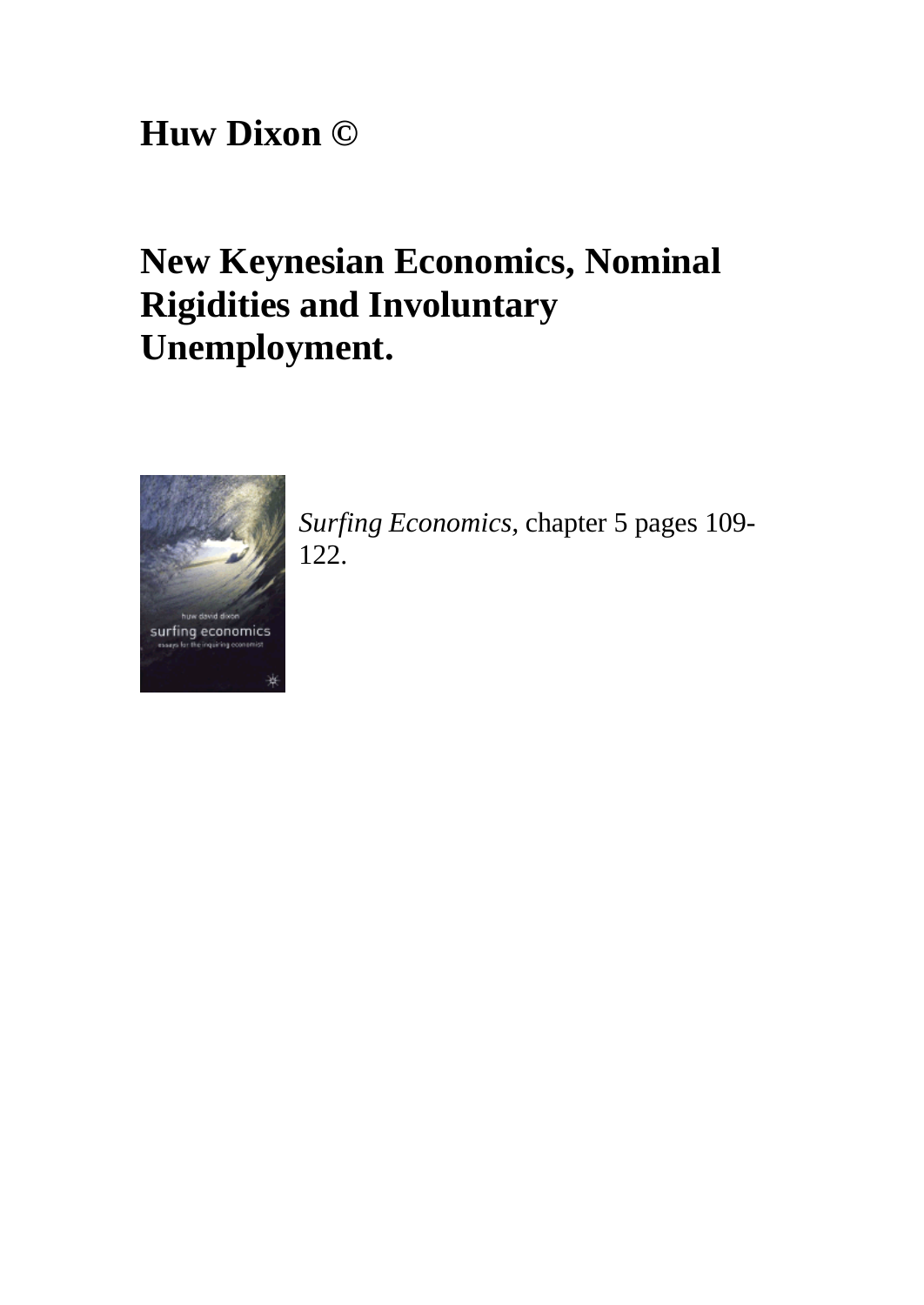# Chapter 5 New Keynesian Economics, Nominal Rigidities and Involuntary Unemployment<sup>\*</sup>.

# **5.1: Introduction.**

In this paper, I seek to examine what the contribution of new Keynesian Macroeconomics has been in the last 15 years and to consider the methodological lessons to be learned. I also want to outline what I believe to be the driving forces behind the innovations made. I would like to stress at the outset that this paper is very much an expression of my own personal opinions and perspective rather than an attempt at scholarly objectivity. The new Keynesian umbrella has sheltered many different themes: financial market imperfections, coordination failures, endogenous growth, menu costs/staggered contracts, fiscal multipliers inter alia<sup>1</sup>. In this paper I wish to focus on two themes: nominal rigidities and involuntary unemployment. These have of course been part of the Keynesian approach since Keynes' *General Theory* and remain a major theme in *new* Keynesian economics.

I will argue that there is strong empirical evidence for the importance of nominal rigidities, making them an important ingredient in any serious macroeconomic theory. However, nominal rigidities can only be properly understood in a theoretical framework with price or wage making agents. It is almost impossible to begin to understand nominal rigidities in the Walrasian framework where all agents are price takers. It is precisely this shift that new Keynesian models made: they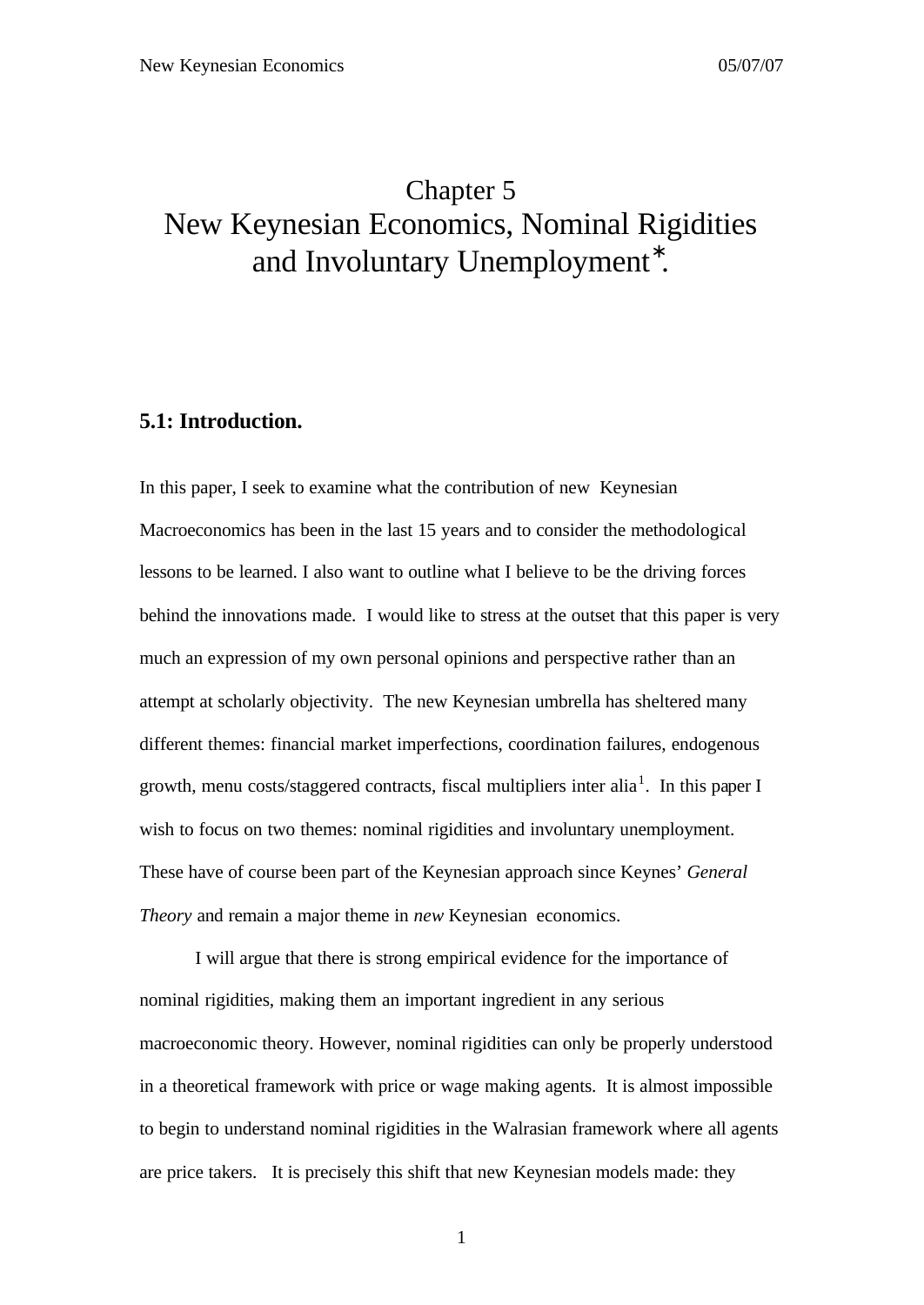abandoned the notion of perfect competition and were then able to provide microfoundations for nominal rigidity. Much the same can be said for involuntary unemployment. There is now a growing body of evidence that reflects what has been obvious to the casual observer for some time: those who become unemployed are unhappy about the change in status. This is almost impossible to model in Walrasian labour market. Indeed, in some Walrasian models the individuals who become unemployed suffer less than those who remain in employment. Again, the introduction of imperfect competition (e.g. efficiency wages, unions) is needed to make this explicable.

The outline of the paper is as follows. Section 5.2 briefly outlines the new Keynesian "idea"; section 5.3 looks at the treatment of nominal rigidities in pre-new-Keynesian models; section 4 explores nominal rigidities in the new Keynesian perspective; section 5.4 considers the explanation of involuntary unemployment in Walrasian models and models with imperfect competition; section 5.6 looks at the new consensus in macroeconomics; section 5.7 concludes and draws out the methodological lessons of the paper explicitly.

# **5.2: The New Keynesian idea**

I have written elsewhere in some detail about the origins and precursors of new Keynesian macroeconomics (Dixon and Rankin (1995a) and *The role of imperfect competition in new Keynesian economics*). However, for the purposes of this chapter, I will take the discussion in the introduction to Mankiw and Romer's collection "*New Keynesian Economics*" (Mankiw and Romer (1991), pp.2-3). Here the authors argue that New Keynesians *do* believe that: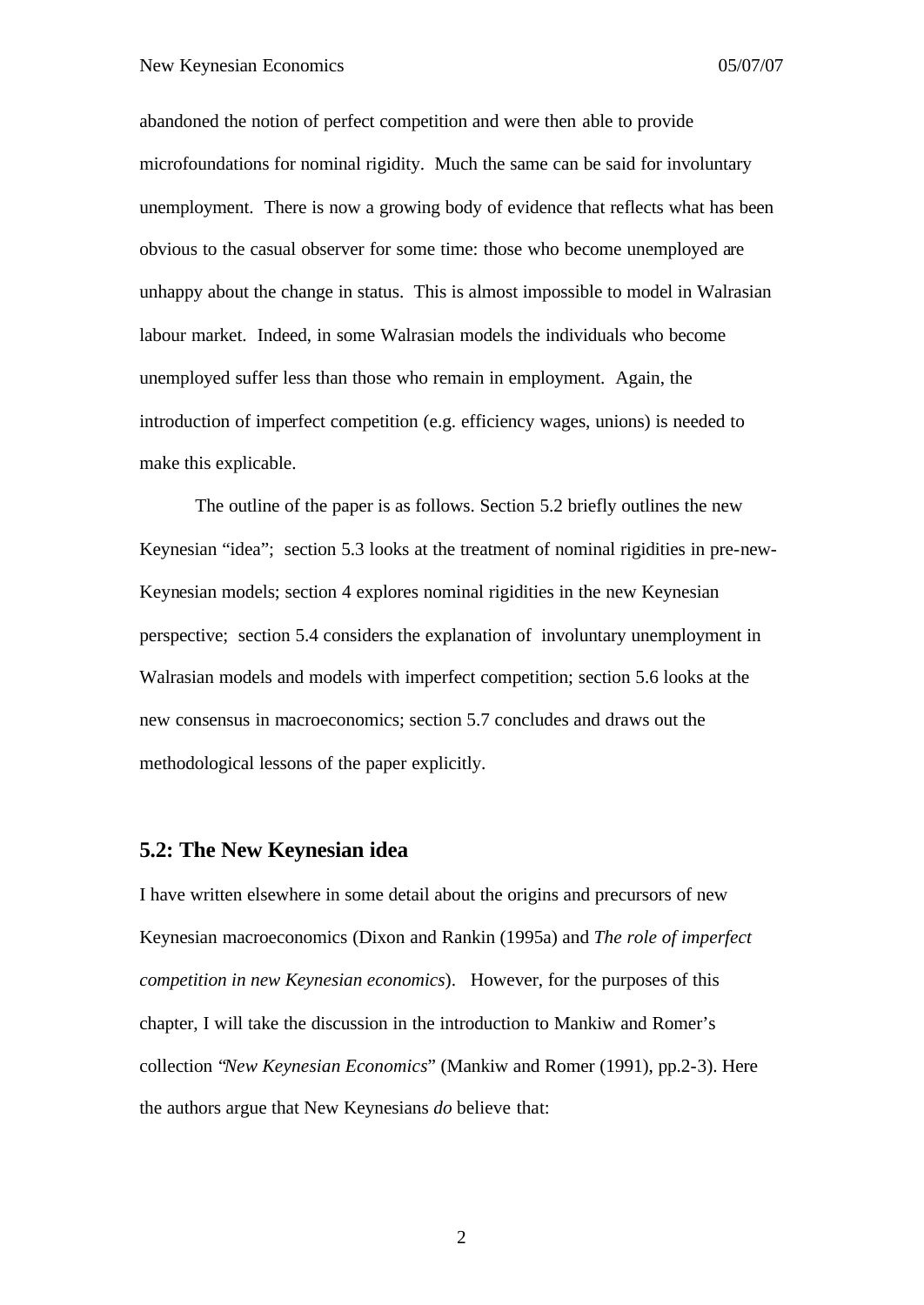- Nominal variables can affect real variables (the Classical Dichotomy is violated)
- Market Imperfections are crucial for understanding the economy.

Indeed, putting together these two points Mankiw and Romer state that "…the interaction of nominal and real imperfections is a distinguishing feature of new Keynesian economics" (*op.cit*.).

What was the driving force that led economists to adopt this viewpoint? I shall argue as follows. First, the empirical evidence pointed to the importance of nominal rigidities. Second, the theoretical motivation that the only way to explain nominal rigidities was to adopt a framework with price/wage-making agents. Indeed the theoretical motivation was even stronger, since the introduction of imperfect competition did not just solve the problem of explaining nominal rigidities, but also the explanation of involuntary unemployment<sup>2</sup> (see for example Blanchard and Kiyotaki (1987), Dixon (1988)). Furthermore, it gives rise to very different welfare effects than the Walrasian model - for example, welfare increases in a boom and decreases in a recession. Thus the introduction of imperfect competition simultaneously solved several problems at once: why wages and prices were at non-Walrasian levels; the possibility of involuntary unemployment; welfare is increasing in output and employment and so on. Again, the whole story is beyond this chapter, so I will instead focus on the two themes of nominal rigidities and involuntary unemployment.

# **5. 3: Nominal Rigidities before the new Keynesians.**

Let us pursue this core idea and see how it relates previous economic paradigms<sup>3</sup>. Firstly, we have the *neoclassical synthesis* model, most notably associated with the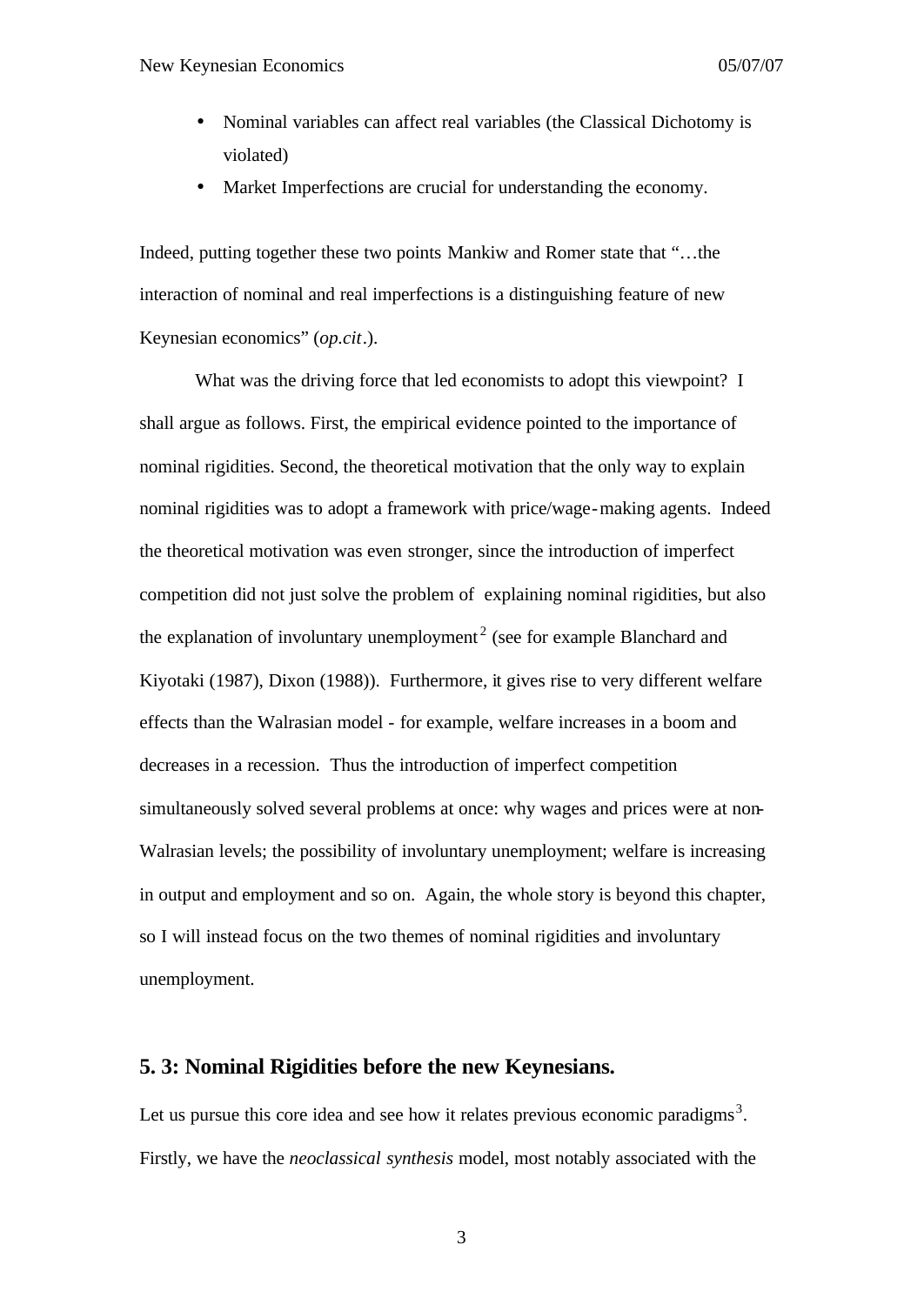names of John Hicks and Don Patinkin. From the perspective of the neo-classical synthesis the economy would in the long run be in Walrasian equilibrium. In the short-run, however, nominal (or real) rigidities could result in deviations from the equilibrium. The short-run equilibrium could thus be analysed by an IS/LM approach or the Aggregate-supply/demand model for example. Alternatively, in an inflationary environment the Philips curve could be used to model price and wage adjustment. Nevertheless, the long run was a competitive equilibrium (the long run aggregate supply curve or Philips curve is vertical). Nominal rigidities are crucial here since they allow for the impact of nominal and real demand shocks to have real effects on the economy.

Here is however an incoherence at the heart of the Neo-classical synthesis. This is summed up by *Arrow's paradox* (Arrow 1959)<sup>4</sup>. For a perfectly competitive equilibrium, you need to have all agents acting as price-takers. However, if everyone acts as a price-taker, how can prices change? This paradox is profound and not easy to resolve if you want to keep perfect competition. If all agents are price-takers, the issue of nominal rigidity becomes almost impossible to investigate except in an ad hoc manner: if no one sets the price it becomes difficult to ask why they do not adjust the price immediately<sup>5</sup>! Of course, at the time (i.e. the 1950's and 60's) this did not seem such a big issue: the model of price-adjustment used in general equilibrium was Walras's Tatonnement process. A fictional agent is invented, the auctioneer who adjusts prices in response to excess demands. However, you do not solve the issue of price-adjustment in a price-taking world by inventing a new category of supernatural economic agent<sup>6</sup>.

Friedman's account of the Natural Rate changed things<sup>7</sup>. He developed the surprise theory of the short-run Philips curve. In essence, deviations form the long-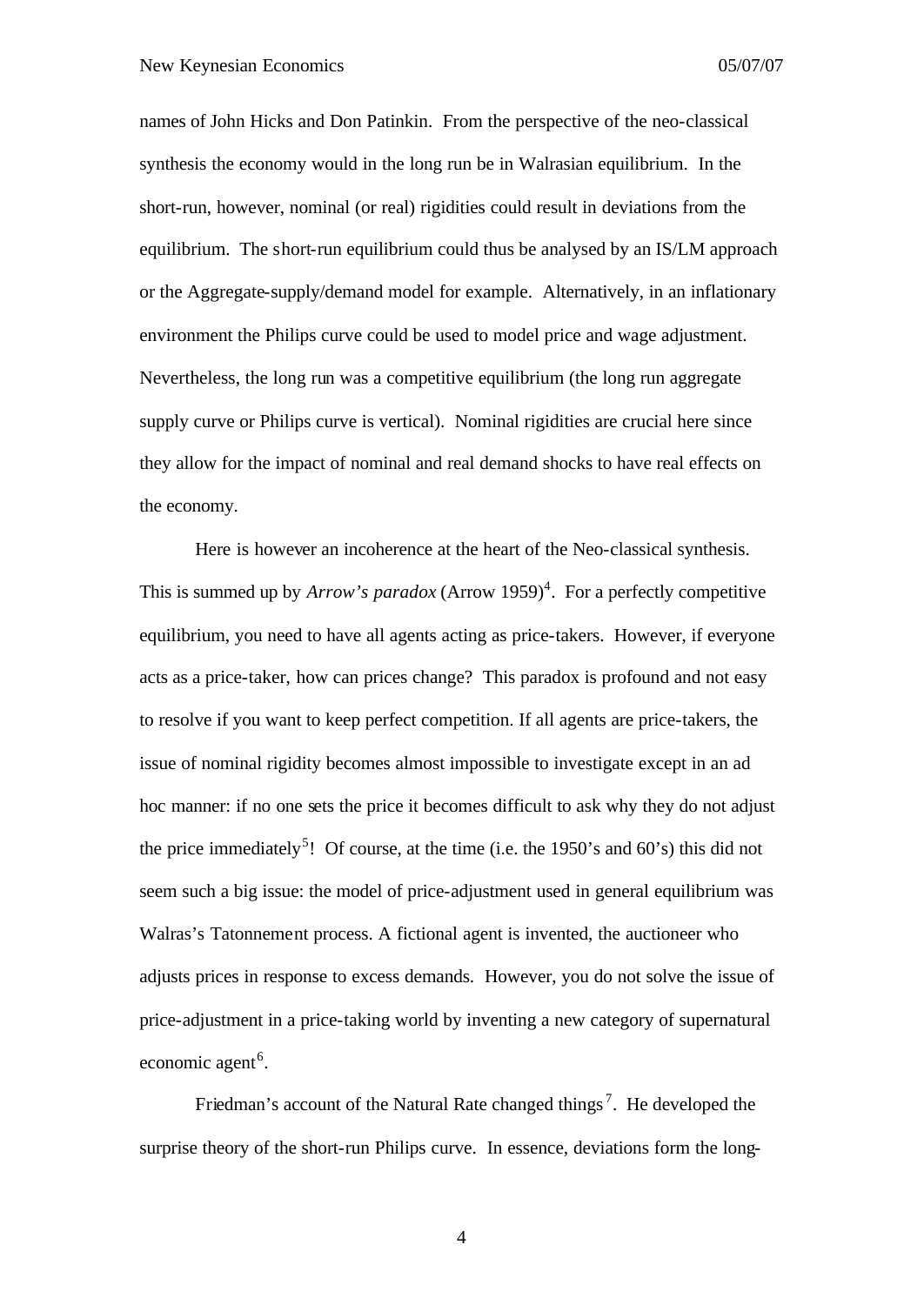run equilibrium (the *Natural Rate*) were explained by *expectational* errors, not nominal rigidities. The central insight here was that supply decisions are based on expected (or perceived) prices or the current general price level. If demand caused the current level of prices to rise beyond what had been expected, this could stimulate supply. Workers might (mis)perceive concomitant nominal wage rises as real wage increases and supply more labour. This sort of idea was formalised by Lucas in his "archipelago"<sup>8</sup> theory of the Natural rate (Lucas 1979). When allied to the notion of rational expectations, this idea gave rise to the notion of policy neutrality Sargent and Wallis (1976) and the notion that only unanticipated changes in the money supply have a real effect (Barro 1977). This approach became central to much macroeconomic theorising in the decade starting around 1975. In particular, the "Lucas surprise supply curve" embodied this view. Until Lucas's "surprise supply function" became standard, people used to look at the Phillips curve as a relationship with inflation $9$  on the LHS and output or employment on the RHS. The Lucas surprise supple curve inverted this relationship: inflation became the causative RHS variable, whilst output and employment the dependant variables. Governments made output and employment to fluctuate by causing unanticipated inflation.

Whilst in the Friedman-Lucas story the notion of price-flexibility and market clearing is logically consistent with deviations from equilibrium, the consensus developed that perhaps this was not a very plausible story. The Lucas archipelago model rests on the notion that whilst individuals know a lot about their own market ("island"), they are not well informed about the aggregate variables (the "archipelago"). This means that they can misperceive a local nominal price/wage rise as a real increase, when in fact it may be a real decrease. However, the sort of aggregate variables that this story requires be unknown are the aggregate price level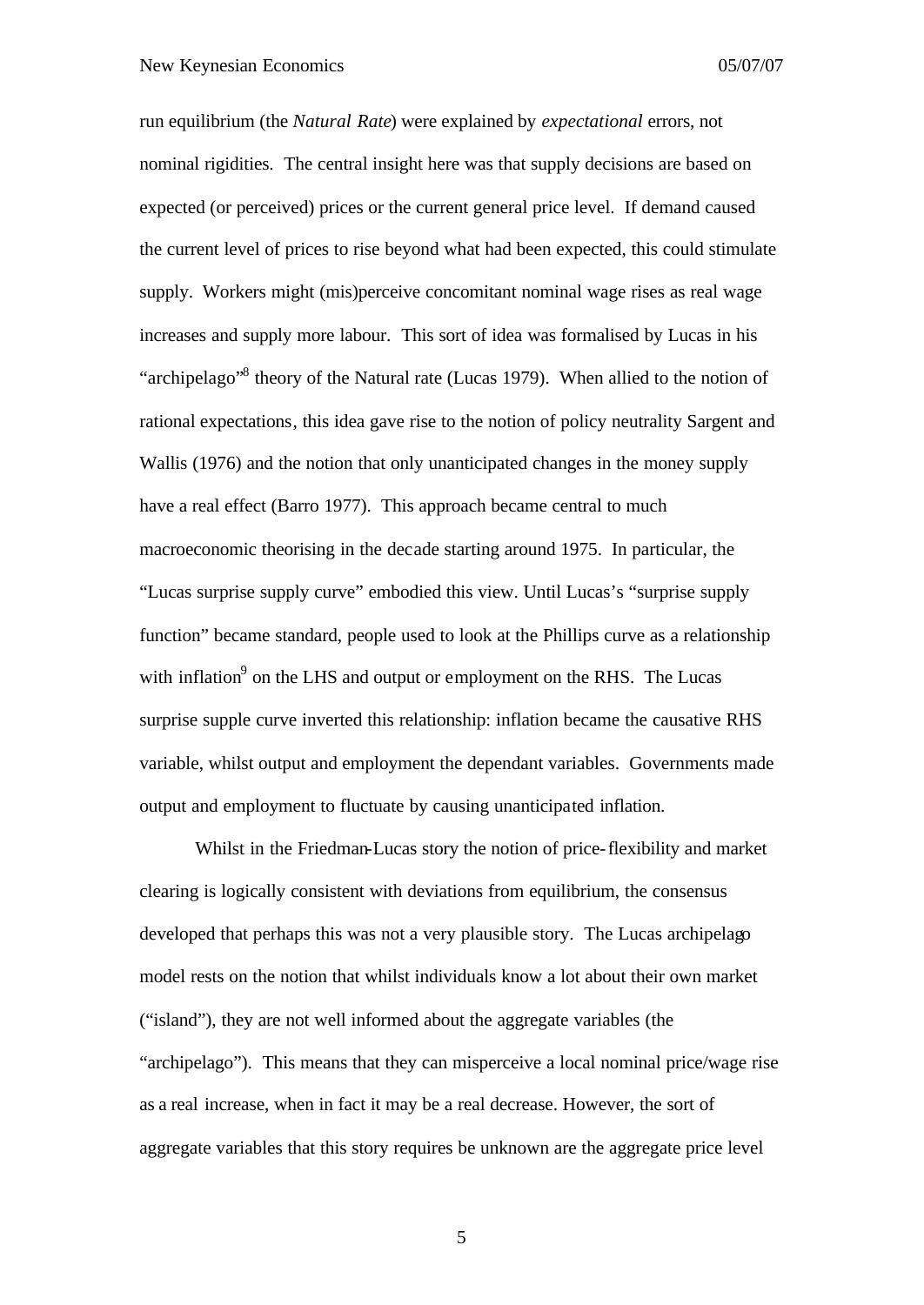and the money supply. But these are the two variables for which we have frequent, regular and accurate statistics regularly published and broadcast on the media.

Of course, much the same "surprise supply" story can be told in terms of *contracts* made ex ante, before events unfold. Wages (and/or) prices are set ex ante, and nominal demand shocks can affect output via a standard aggregate supply curve based on fixed wages. But then the theory reduces to a model of nominal rigidities, with the same problems as the neoclassical synthesis.

There were two reactions in the 1980s to this problem of nominal rigidity in competitive models. One was the development of the new Keynesian school, which dropped the Walrasian assumption of price-taking behaviour and put imperfect competition at the centre of macroeconomic modelling. The other approach was to drop the nominal side altogether and model economic fluctuations as occurring due to real factors (technology shocks) in a dynamic general equilibrium model: the RBC approach<sup>10</sup>, such as Prescott (1986).

# **5.4: Nominal Rigidities in new Keynesian models.**

Imperfect competition is central to the new Keynesian approach to nominal rigidity. The theory of menu costs as an explanation of nominal price rigidity in a macroeconomic context was developed more or less simultaneously by Parkin (1986), Akerloff -Yellen (1985a,b) and Mankiw (1985) although the idea had been around for sometime. I will not discuss the empirical evidence for the importance of menu costs here (I examine these in a companion paper Dixon (1999)): in this chapter I will provide a theoretical focus.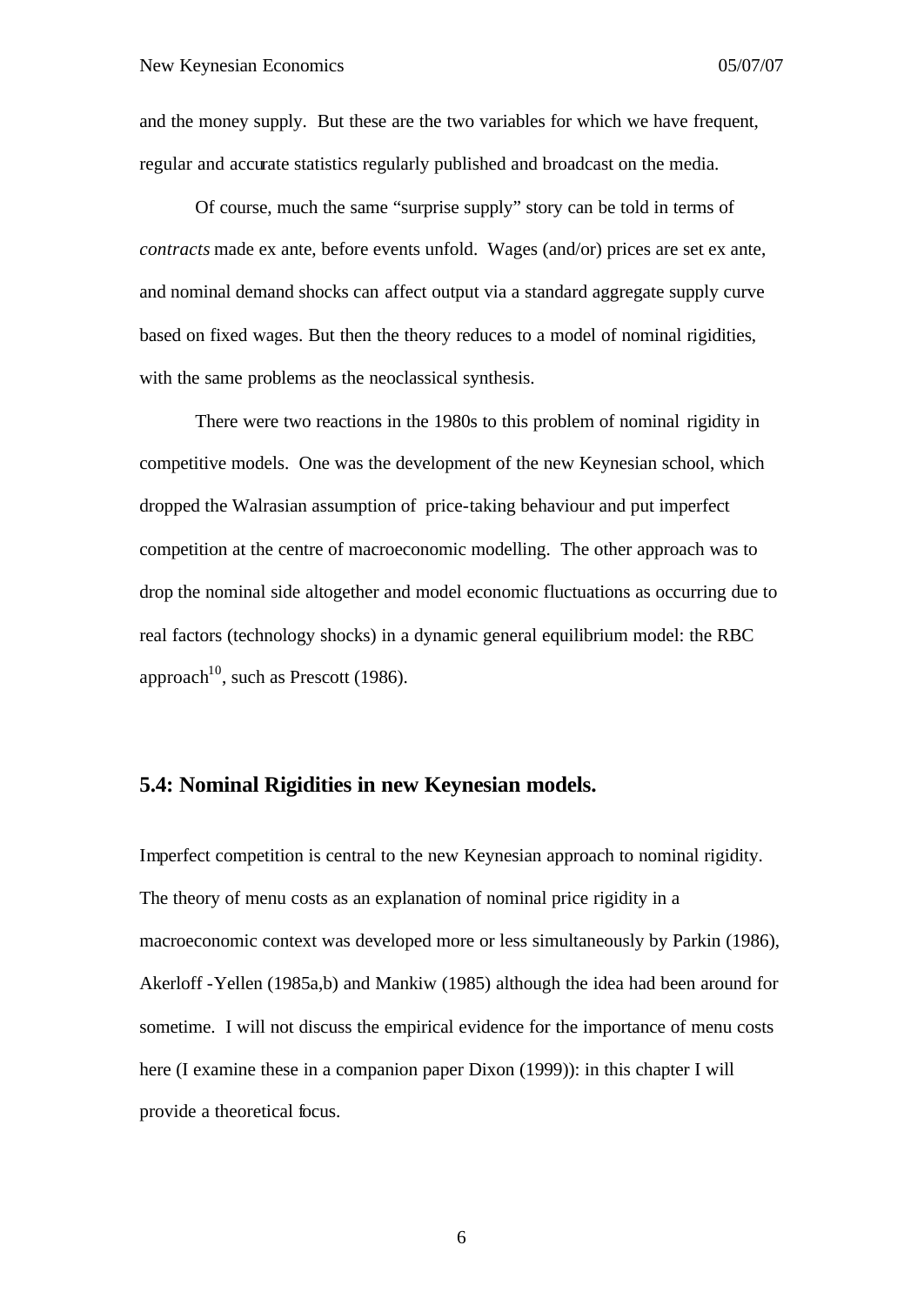The approach states that there is some non-convex cost of price adjustment, a "menu cost". This can be thought of either as some explicit cost of price adjustment (as is implicit in the name) or rather as resulting from some sort of bounded rationality which means that you do not change your current action unless it yields an improvement of more than  $\varepsilon$  (the technical term for this is  $\varepsilon$ -optimisation). Either way, it introduces some degree of nominal inertia at the individual level (price/wage setter). The assumption of imperfect competition is important because it says that the nominal inertia will arise even when the menu costs are small<sup>11</sup>. Under imperfect competition the monopolistic price is optimal for the firm: hence any small deviations form it yield no first-order loss in profit. Thus only small menu costs can lead to price rigidity. The same sort of argument can be applied to the labour market: assuming the initial contract was in some sense optimal<sup>12</sup>, even small re-negotiation costs can lead to nominal wage rigidity (in fact, people often accept that re-negotiation costs might well be large, since they have to be agreed). Clearly, an efficiency wage model will have the same property even though the wage is set unilaterally by the firm.

*Imperfect competition plays a dual role here: not only does it permit us to consider the price-making decision in labour and product markets explicitly, it also provides the argument for small menu-costs*. In a Walrasian model neither of these roles is possible, since the act of price-setting is not modelled as the outcome of a maximising decision by an economic agent(s).

I would emphasise here that theories for labour markets based on contracts do not represent an *alternative* to menu-cost theory, but are properly seen as an inherent part of it. Whilst some authors (e.g. Greg Mankiw) have tended to down play the labour market and emphasise the product market, others such as George Akerlof and Janet Yellen have not. Indeed, most European new Keynesian<sup>13</sup> authors tend to focus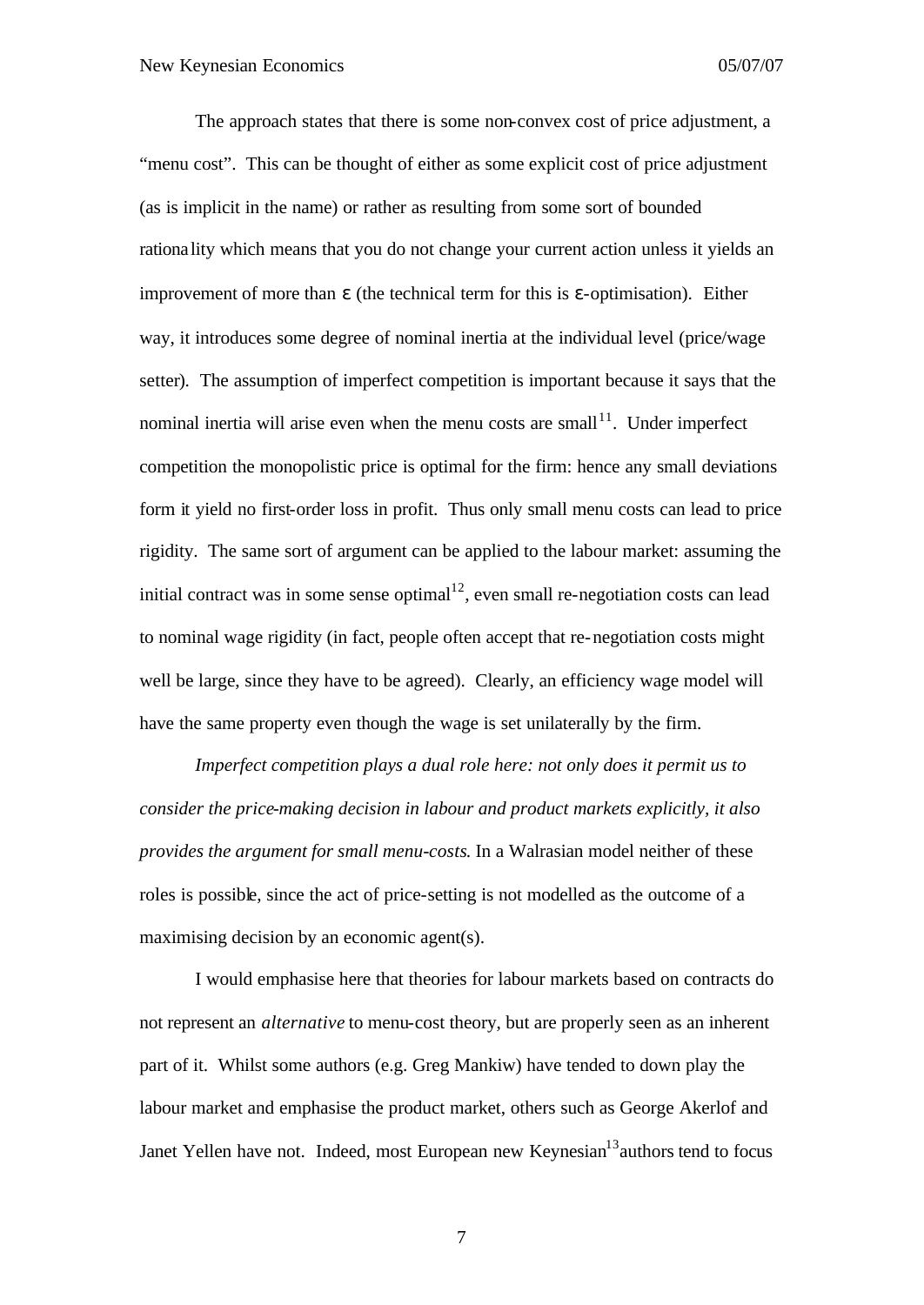more on unionised labour markets reflecting the relatively greater importance of unions in Europe. Furthermore, theories of overlapping contracts and related causes of nominal wage rigidity must be based implicitly on some re-negotiation costs. The "menu-cost" elements in the labour market are different in many ways to those in the output market, but the same general principles apply. I think it is not an exaggeration to say that so far as nominal wage and price rigidity goes, menu-costs are the only show in town<sup>14</sup>. The label "menu-costs" was perhaps not judiciously chosen: it implies something trivial and restricted to restaurants. However, the fact that so many prices and wages are fixed in nominal terms over significant periods of time suggests that the "menu-costs" are large enough to cause significant nominal rigidities in practice (for a discussion of the evidence see Dixon (1999)).

### **4.5: Involuntary Unemployment.**

The Walrasian equilibrium has some very special welfare features. The First Fundamental Theorem of Welfare economics states that a Walrasian equilibrium is Pareto optimal in the absence of certain well defined market failures. In a representative agent economy this means that the equilibrium maximises the welfare of the representative agent. One big implication of this is that if we consider small deviations from equilibrium (caused for example by nominal rigidities or expectational errors), then not only is there is no first order welfare effect, but the effect that is present is symmetric<sup>15</sup>. Booms are as bad as busts (recall Friedman's parable of workers being fooled into working too hard when there is unanticipated inflation).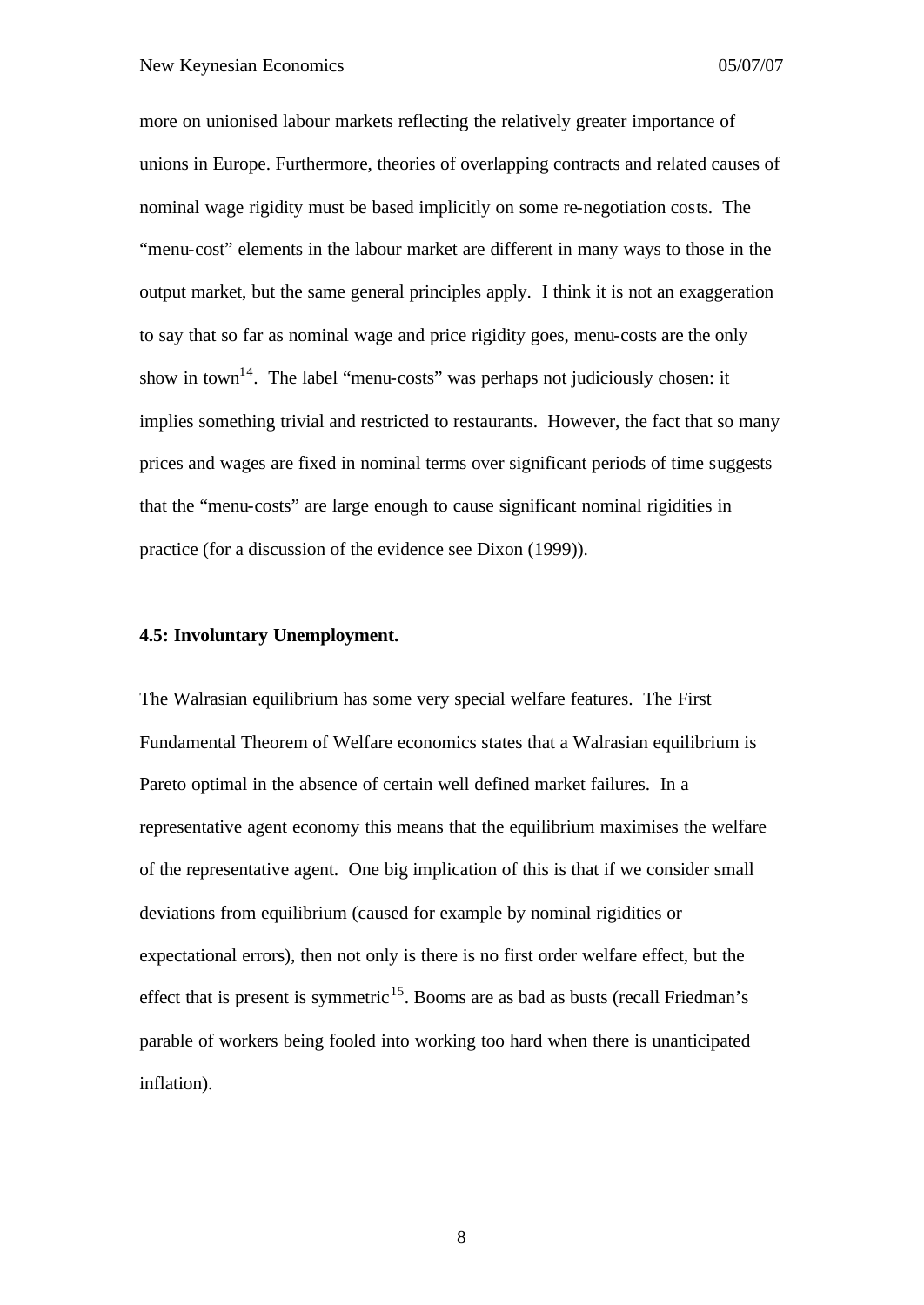Imperfectly competitive economies, however, are very different. Even if the behavioural features of an imperfectly competitive economy are similar to a Walrasian economy, the welfare properties will almost certainly be different. In particular, in an imperfectly competitive equilibrium there will tend to be too little output and employment. It is thus likely that welfare will be increasing in output and employment . This seems to mesh in with the common-sense view that "unemployment matters". Indeed, writing as a new Keynesian Romer (1993) states that "after all, accepting the belief that the labour market was continuously in Walrasian equilibrium would require denying that unemployment was an important phenomenon".

Many economists have however doubted the importance of the concept of involuntary unemployment as a useful concept. For example, Lucas (1978) stated that "…Involuntary unemployment is not a fact or a phenomenon to which it is the task of theorists to explain. It is, on the contrary, a theoretical construct which Keynes introduced (in order to explain) large scale fluctuations in measured, total unemployment.<sup>16</sup> This viewpoint is (as I interpret it) that the concept of involuntary unemployment is of little use in explaining output and unemployment fluctuations and is immeasurable. However, even if this were the case, the *welfare* properties implied would be different. It is on this issue that I focus is what (if any) welfare effect is there when unemployment increases and how is it distributed across households?

There is no doubt that most people become unhappy when they become unemployed through redundancy. The empirical evidence for this is overwhelming (see Oswald (1997a, 1997b)). This implies that we should have theories of employment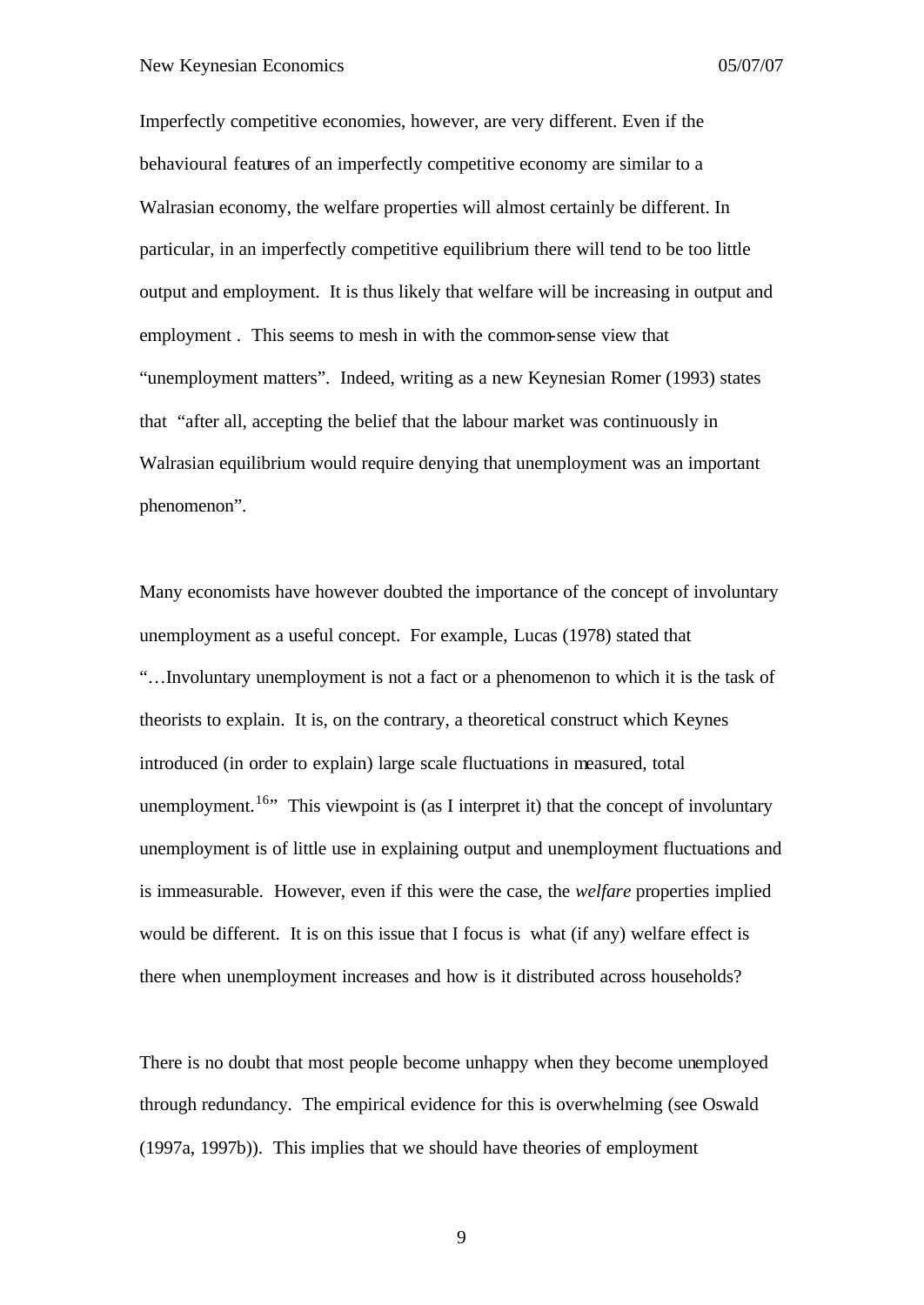determination which are consistent with this fact. One could of course argue with the facts: economists have largely ignored direct evidence on human happiness for the last half-century, on the basis that happiness could not be measured. However, the case for doing so is becoming less and less tenable (see for example Frank (1997), Ng (1997)).

Walrasian theories of unemployment are not consistent with this fact. In order to understand the full extent of their inadequacy here, let us consider what happens in a labour market when there is an adverse technology shock, so that the demand curve  $17$ for labour shifts to the left in wage-employment space. For explanatory convenience we will adopt a purely partial equilibrium approach. In a competitive market, a fall in demand will lead to lower equilibrium (real) wages and employment: in Figure 5.1 we move from Point A to point B.

The key question on which I wish to focus is the following: *who is better off, the person who remains employed or the person who becomes unemployed*? In other words, how is the reduction in welfare shared out in a competitive market?

Let us look at two different models of how the competitive market might work, both of which are commonly used in Walrasian macromodels.

#### **4.5.1: The Representative household.**

In this case, there is just one representative household in the economy. Implicitly, there are many identical households, all of whom supply the same labour. All households would have the same change in utility as a result of the adverse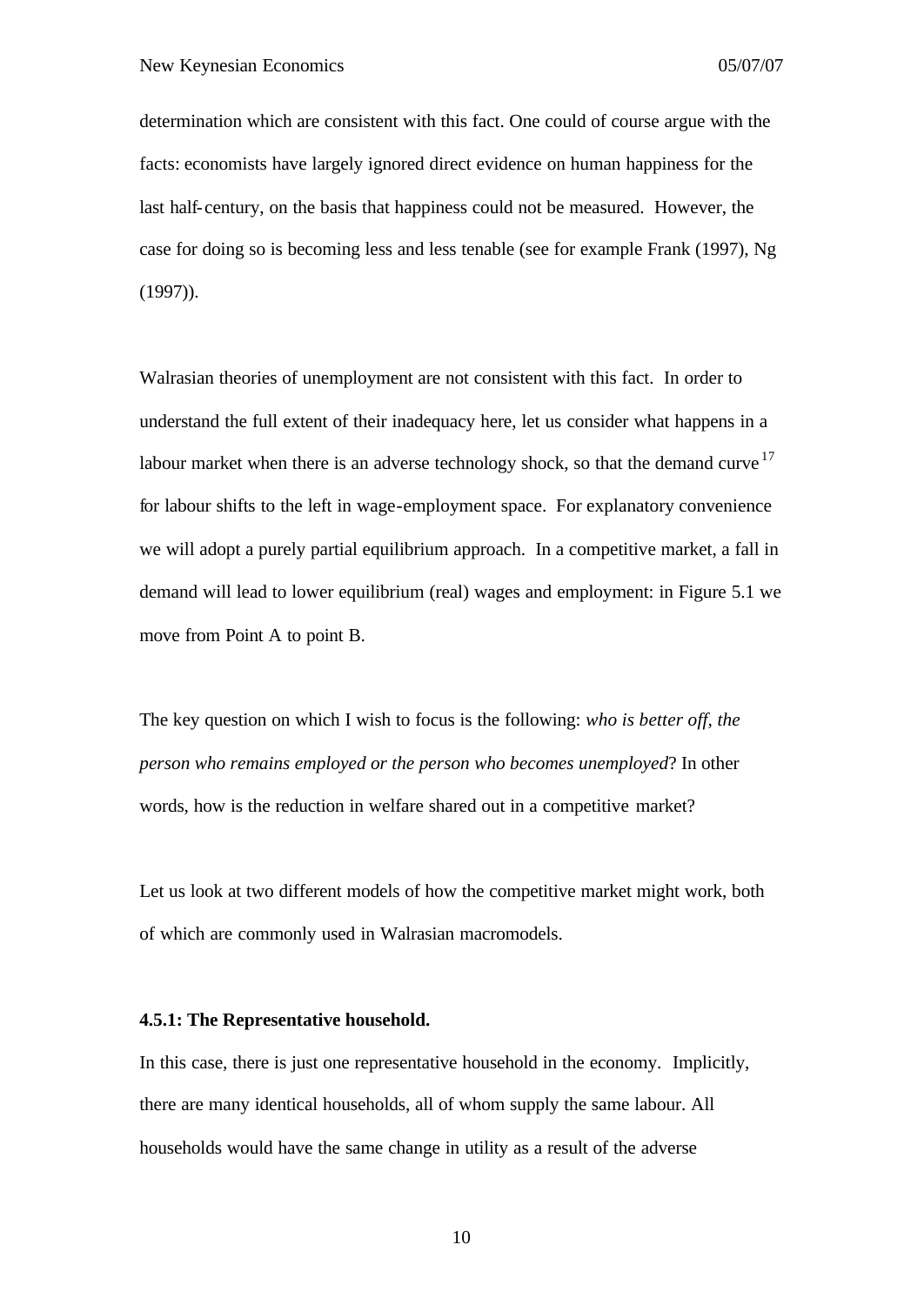productivity. One could think of this as being the case where all households work: the movement down the labour supply curve represents simply the reduction in working hours by the households. There is no room here for a distinction between unemployment and employment.

#### **4.5.2: Heterogeneous households, indivisible labour (HHIL).**

In this model<sup>18</sup>, all households have a single unit of labour to supply and a reservation wage. If the market wage is at or above the reservation wage, they are willing to supply all of their labour: if it is below the reservation wage, they would rather supply no labour and consume the leisure. The market supply curve is simply the cumulative density function for the reservation wages of households. As we move down the market supply curve, two things are happening:

- (a) The real wage of those employed (for whom the real wage strictly exceeds their reservation wage) declines. This has a first order effect on the utility of the employed, making them worse off.
- (b) However, those who become unemployed are almost indifferent. This is because at the margin, the real wage and the reservation wage are (almost) equal. The gain in leisure (almost) exactly offsets the loss of wage income.

We thus have the conclusion that the reduction in welfare in the HHIL model is concentrated in the employed. The households who become unemployed have the smallest reduction (zero at the margin). This model clearly fails to pass the litmus test that the welfare loss should be concentrated on those becoming unemployed.

What sort of models do we need to fit the fact that those who become unemployed suffer the largest welfare reduction? I would argue that what we need is a model with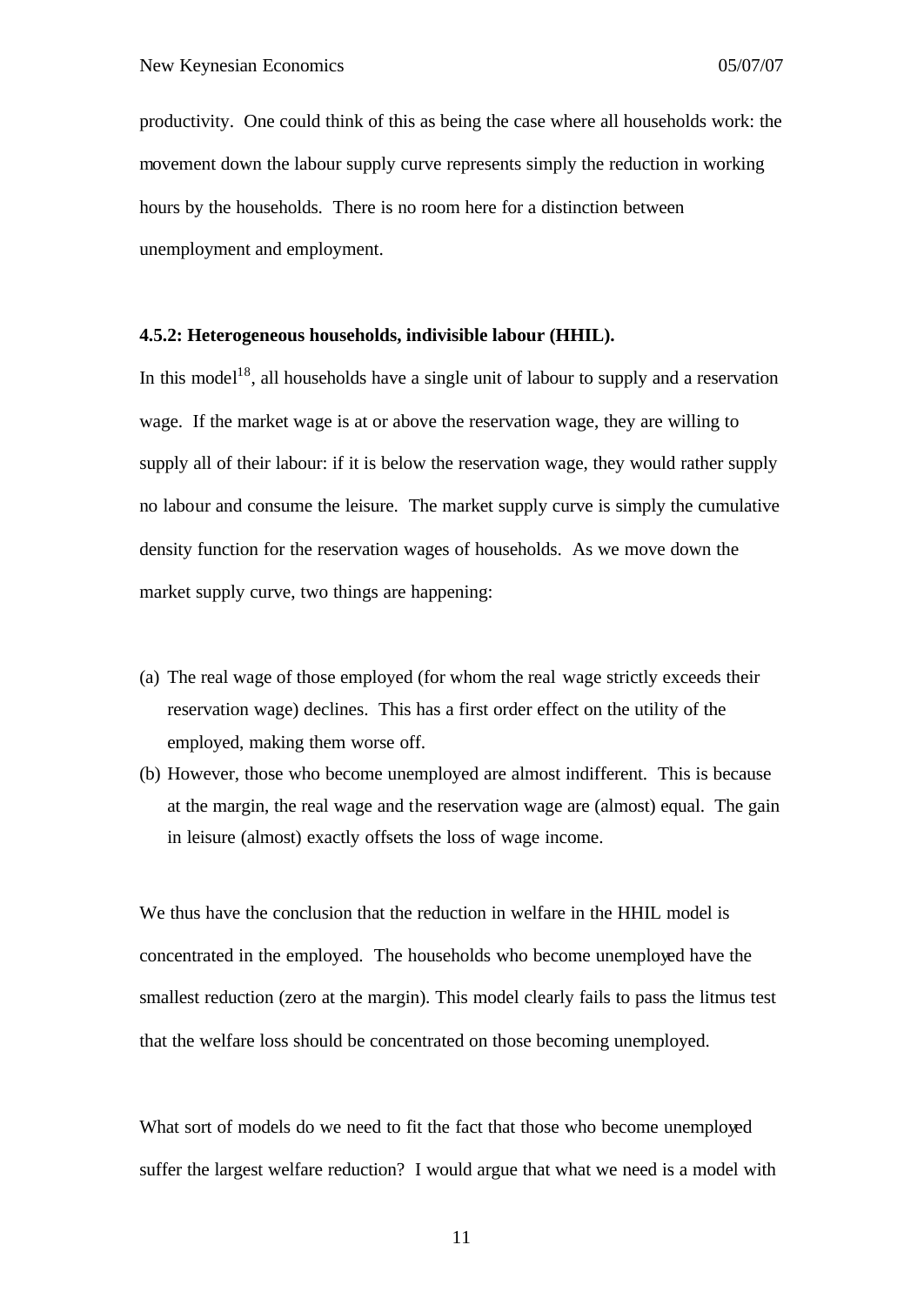equilibrium involuntary unemployment. There are different ways of modelling this. However, let us consider a model with a fixed real wage as a good starting point.

### **4.5.3: Rigid real-wages.**

In Figure 5.2, we see that the real wage is at W, which exceeds the competitive real wage  $\Theta_A$  (the disutility of labour). The initial equilibrium is at A, with the level of involuntary unemployment being given by the distance A-C. After the adverse technology shock , the new equilibrium is at B, with the corresponding decline in employment from  $L_A$  to  $L_B$ . If we have a representative agent model this will result in a decline in hours for all households, with no individual being unemployed. The reduction in consumer surplus (taken to be the measure of household welfare<sup>19</sup>) is large and represented by the shaded area

$$
\Delta CS = (L_A - L_B)(W - \Theta_A) + \frac{1}{2}(L_A - L_B)(\Theta_A - \Theta_B)
$$

The change in welfare Δ*CS* decomposes into two elements. First there is the "square" representing the loss in surplus due to the fact that the initial real wage is above the initial disutility of labour  $\Theta_A$ ; second there is the "triangle" representing the fact that the new employment level represents a deviation form the new competitive equilibrium at D. The triangle represents a second order welfare loss; the square a first order  $loss^{20}$ .

If we started from a competitive equilibrium then  $W = \Theta_A$ , so that there is no (first order) loss in welfare, only the second order loss. This is represented in Fig 3, where the shaded area is

$$
\Delta CS = \frac{1}{2} (L_A - L_B)(\Theta_A - \Theta_B)
$$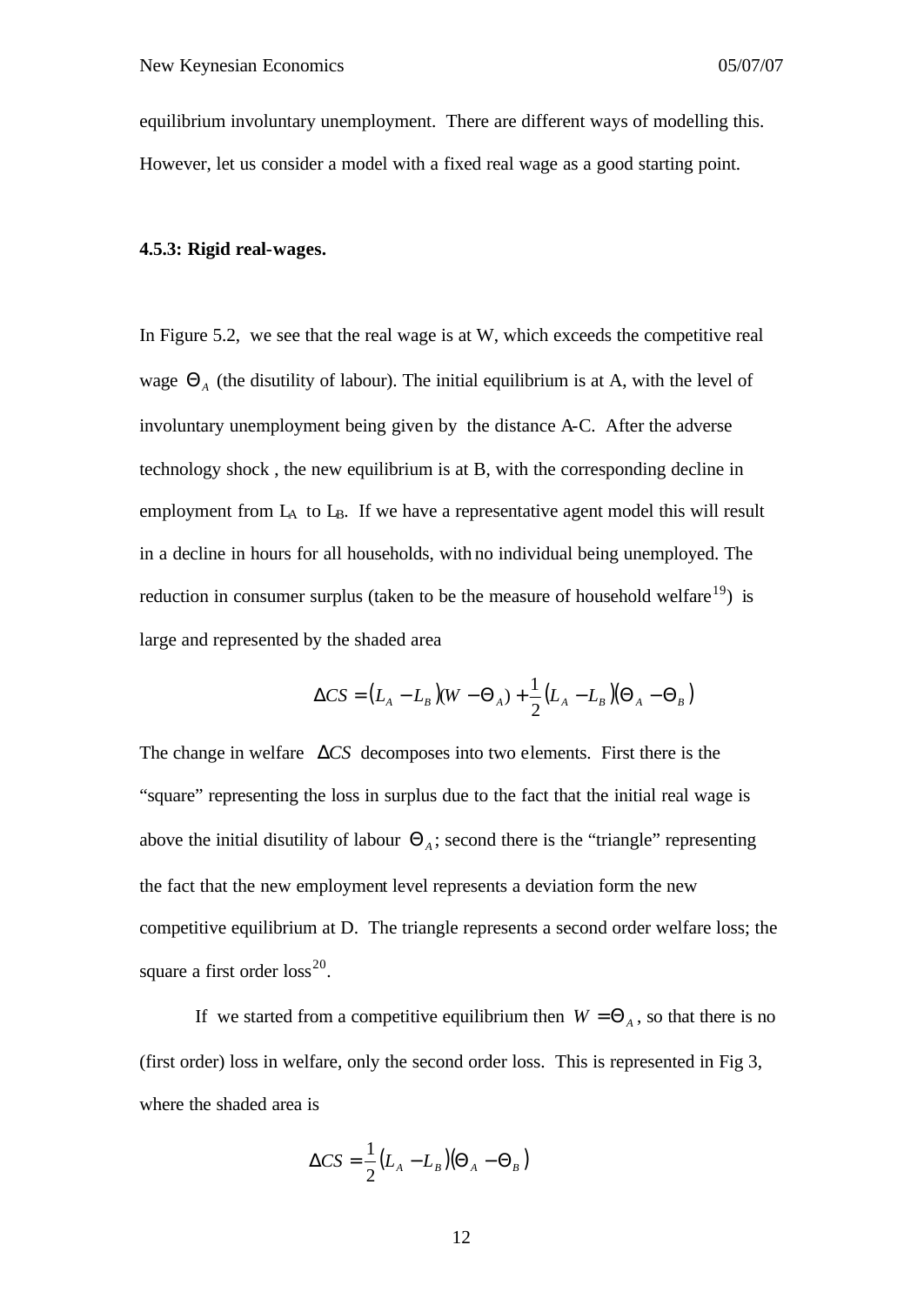This follows because the initial employment level would be the welfare maximizing given the wage: hence any reduction in employment from the initial position will not give rise to a first order reduction in welfare (the Envelope Theorem again) but only the second order "triangle" loss.. Hence in this case it is not the real wage rigidity itself but the presence of involuntary unemployment in the initial equilibrium which is crucial in generating a first order welfare effect of changes in employment in response to the adverse technology shock.

Now consider the same model, but with the employment change being one where people either work all they want, or not at all. In this case, as we go from A to B, those who remain employed suffer no reduction at all in their utility: *all of the reduction in welfare is concentrated on those who become unemployed*. In this model, the difference between an initial position with IU and market clearing is not so stark: even if the initial real wage were at the Walrasian level, there would be a concentration of the first-order welfare loss on those becoming unemployed. However, there is a problem here: how can a competitive market be reconciled with a situation where some households become involuntarily unemployed (as those who are made unemployed become, since they would be willing to work at a slightly lower real wage than the one prevailing). More on this later.

#### **4.5.4: The Monopoly Union**

The assumption of an exogenous real wage is of course not very satisfactory. Let us consider standard monopoly union model. In this case, let us suppose that the union marks up the real wage so that it is a fixed markup over the marginal disutility of labour. For example, we can express the real wage as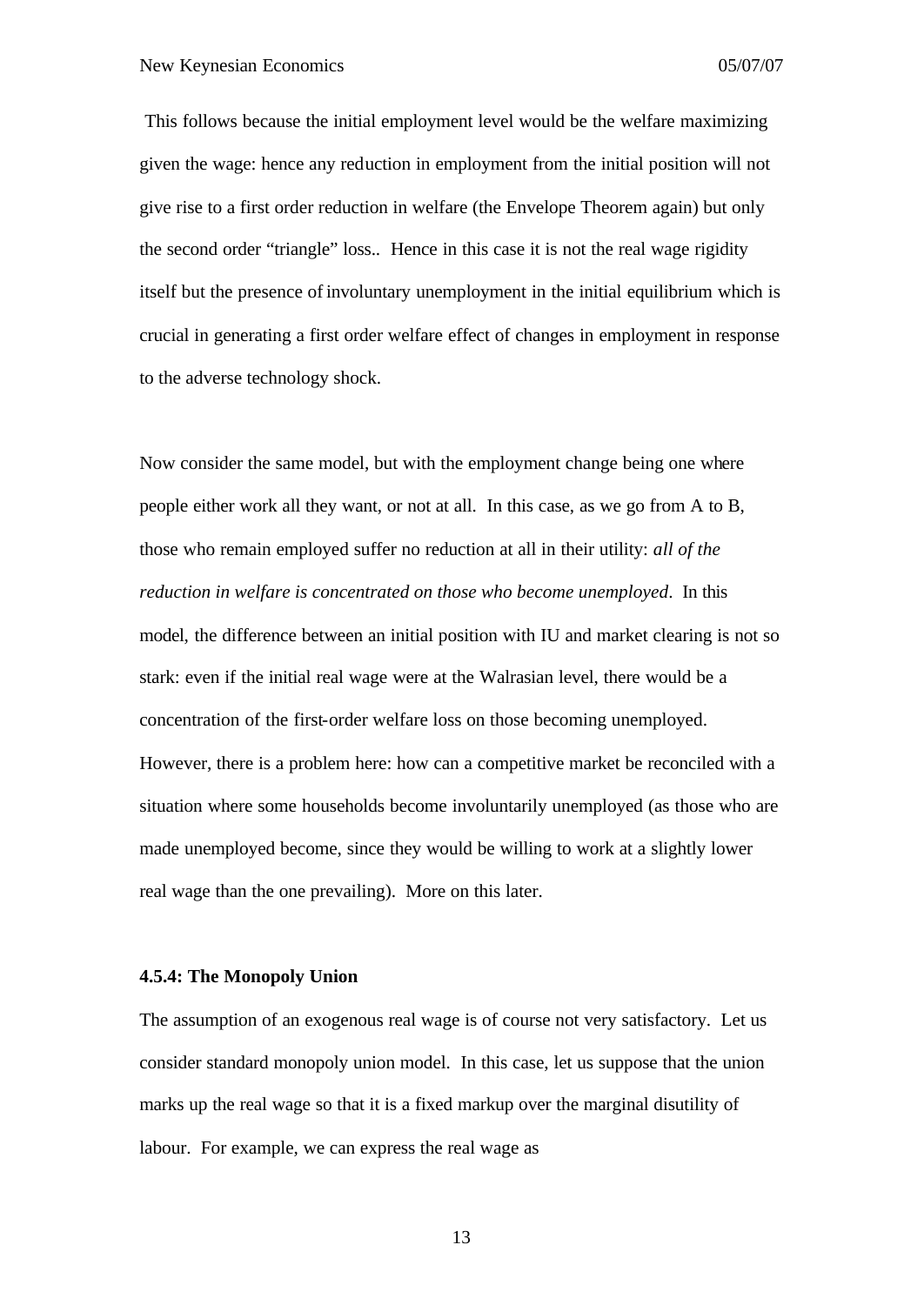$$
w=\frac{e}{e-1}q
$$

Where  $\varepsilon$  is the elasticity of labour demand. Then, in effect, the "supply curve" of the unionised labour market lies above the standard competitive labour supply, as depicted in Figure 4. The dotted upward sloping line represents the marginal disutility of labour (which can be thought of as an increasing function of employment L). The solid upward sloping line gives the markup on this. The reduction in demand leads to a shift from A to B: as in the competitive case the real wage and employment fall. The lost consumer surplus is given by the sum of three terms, representing the different parts of the shaded area in Fig 4.

$$
\Delta CS = L_B (W_A - W_B) + (L_A - L_B)(W_A - \Theta_A) + \frac{1}{2} (\Theta_A - \Theta_B)(L_A - L_B)
$$

In the case where people are either unemployed or employed, the loss in welfare to the employed is represented by the first term: the ones remaining in work are paid less. The second two terms represent the welfare loss to those becoming unemployed. They lose the entire surplus representing the gap between the marginal disutility of labour Θ and the wage. Those becoming unemployed would suffer a far larger reduction in welfare than those who remain in employment.

#### **4.5.5 Walrasian models do not fit the facts.**

The assumption that labour markets clear all of the time is not consistent with the fact that when total labour supply varies, the reduction in welfare is concentrated on those who lose their jobs. The oft-used model with reservation wages implies the exact opposite. It is almost impossible to reconcile in principle the idea of Walrasian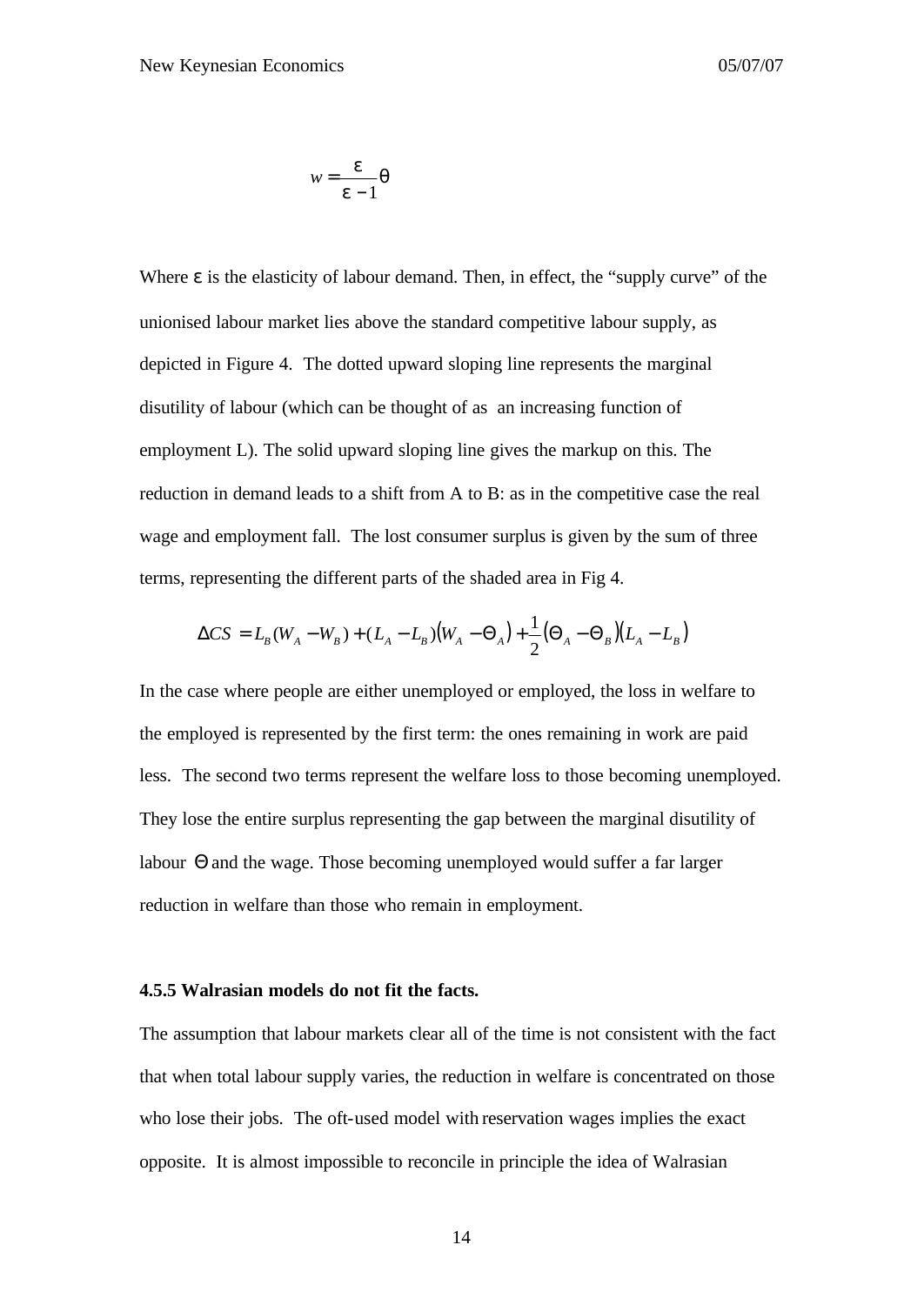market clearing with the notion that two otherwise identical households suffer different fates (one employed, the other unemployed). In the reservation wage model, the allocation of employment is efficient (it goes to those with the lowest disutility of work), which implies that those who become unemployed are those which get the least out of working. The marginal worker gets almost no surplus and so is indifferent between working and not working. Hence he looses little when he becomes unemployed.

One can of course introduce an *ad hoc* almost Walrasian model with long-run equilibrium but which allows for short-term rigidities or other non-instantaneous market clearing. I have discussed this before: it is not in my opinion a coherent viewpoint to take (Arrow's paradox).

Lastly, if we return to Lucas' earlier statement, recall that the comparative statics of at least one of the non-Walrasian models we have considered (monopoly union) does look very much like the Walrasian (we simply use a different "supply curve, the marked-up disutility of labour in Figure 4.). However, the welfare effects are different in type and magnitude. The First Theorem of Welfare no longer holds sway.

### **4.6: New macroeconomics, New consensus.**

As Neil Rankin and I argued in Dixon and Rankin (1995, p.9), in the 90's the distinctions between different "schools" have tended to reduce and a new consensus has arisen. In this section I want to talk a little about the nature of this consensus.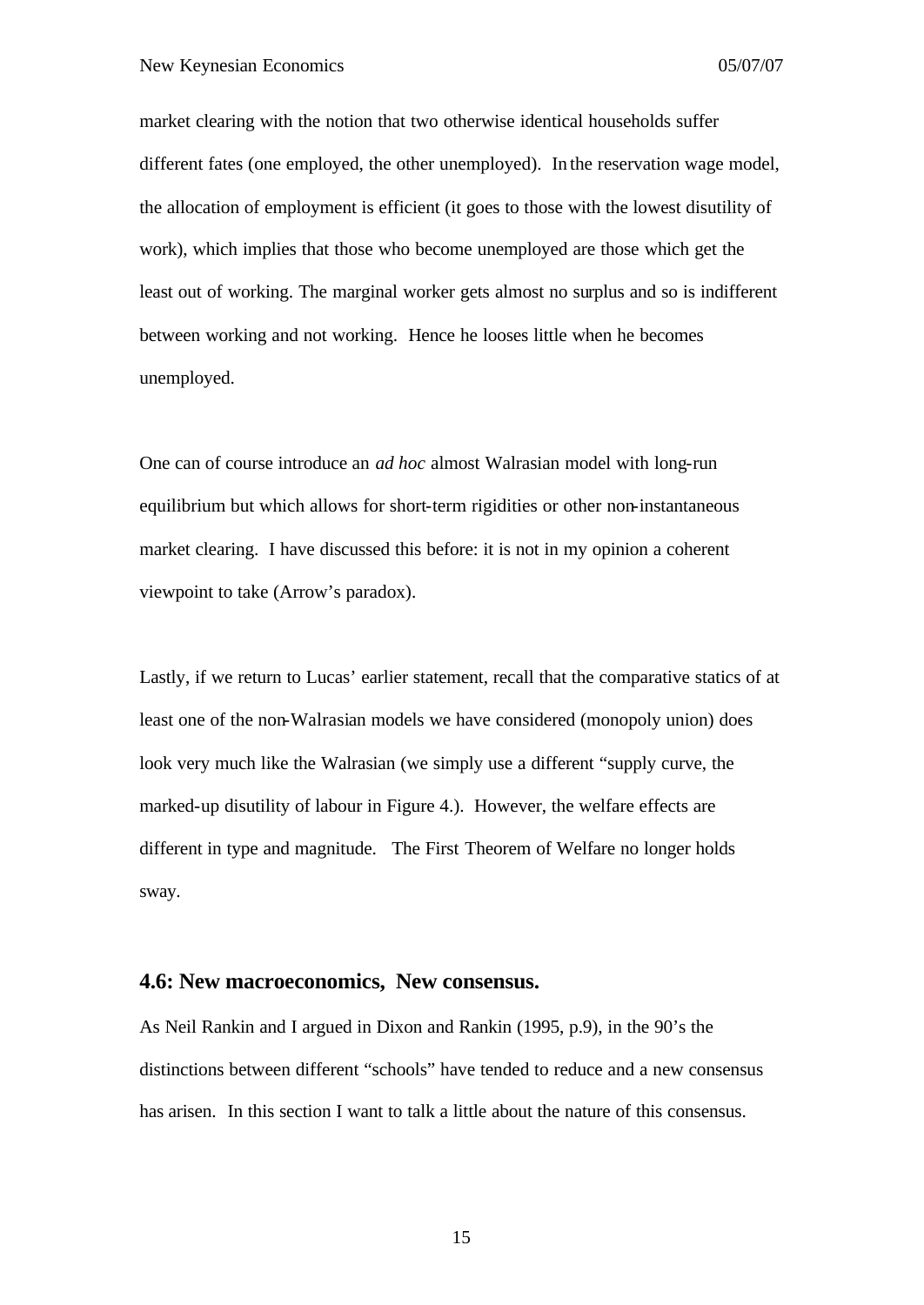Firstly, the notion that nominal rigidities seems to be emerging as a major part of the new consensus in macroeconomics. I will look at this in some detail. This in a sense marks a victory for new Keynesian economics, since this is the only sort of theory that can explain nominal rigidities.

Secondly, most economists have accepted the notion that we need to have dynamic models. Few macro-economists write models that are completely static nowadays. Although the first models in dynamic macroeconomics tended to be Walrasian, the dynamic method in itself is not generic to the Walrasian equilibrium. For example, the RBC method can be applied to "new Keynesian" models (see for example Hairault and Portier (1993), Danthine and Donaldson (1990, 1993), Rotemberg and Woodford (1995, 1996)). The Ramsey model can be adopted to include unionised wage-setting (Aaronsen, Sjogren and Lofgren (1998)).

Perfectly competitive models are in general easy to solve - after all, they are just "supply equals demand" dressed up in different ways. It is thus easier to develop new methods and ways of modelling when you have this simple equilibrium concept. For example, one of the special properties of "supply equals demand" is that with a representative household the solution maximises welfare (this is implied buy the First Fundamental Theorem of Welfare). Hence you do not even need to analyse the market process, but simply go first to a social planning problem to solve the model. Imperfect competition is generally more complicated to analyse; things are more intricate and require more thought. We should therefore expect people using perfectly competitive models to develop tools of analysis first<sup>21</sup>. We can then use these methods and address the real issues using models with imperfect competition.

Let us look at the first feature I highlighted in the new consensus – nominal rigidities. There is now a rapidly growing literature which puts an overlapping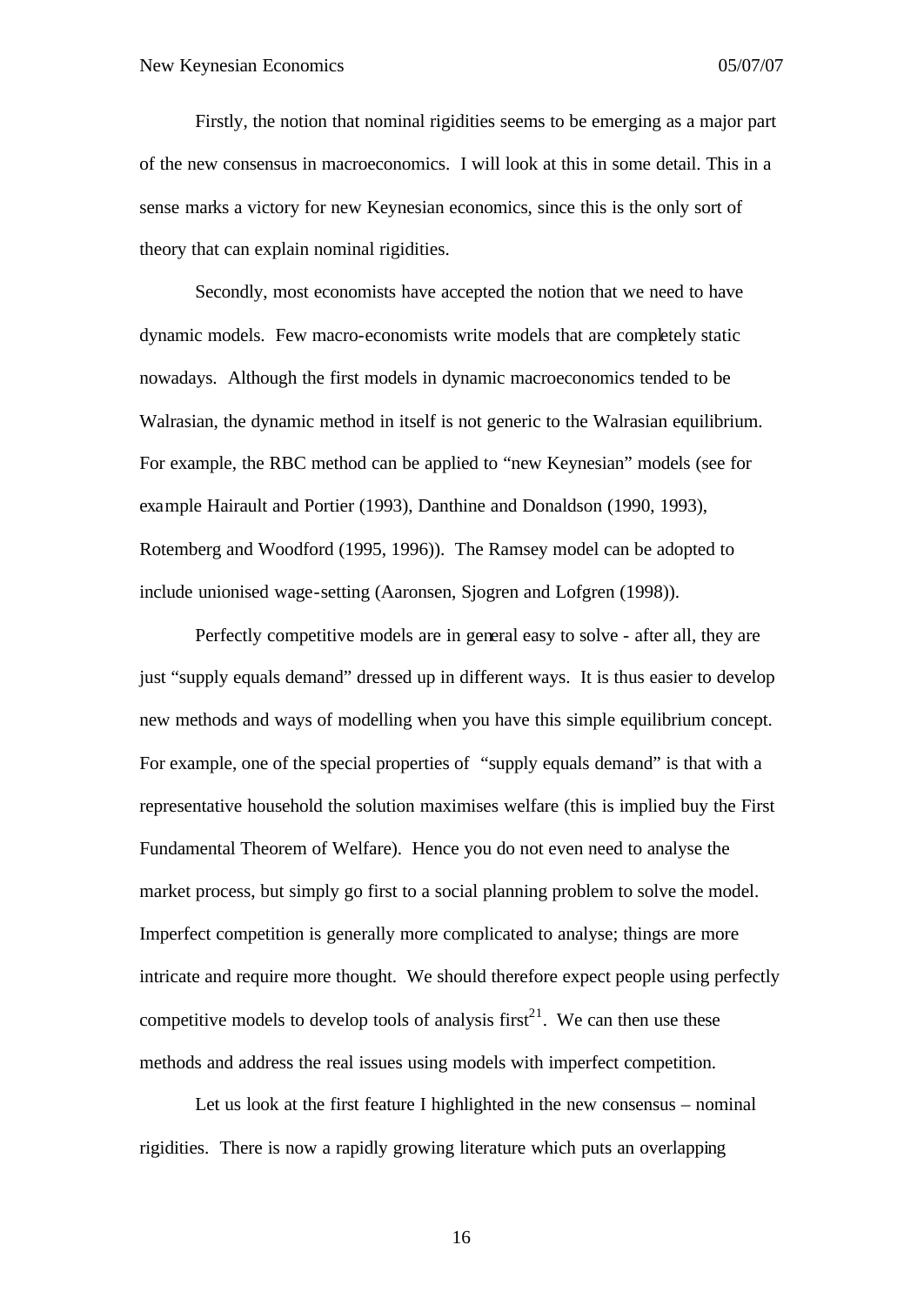contract framework into a dynamic general equilibrium model – see for example (Guido Ascari (1997,1998), Ascari and Rankin (1997)). In these models employment is determined by labour demand - there is involuntary unemployment. This enables the authors to explore the effects of policy in some detail: in particular Ascari and Rankin (1998) shows the mechanics of how disinflation (both anticipated and unanticipated) causes a slump. There have writers who have been associated with the standard RBC approach who have been moving towards the integration of nominal variables into the dynamic general equilibrium model (e.g. Cooley and Hansen (1995), Chari et al (1996). In fact, the literature integrating nominal rigidities into dynamic general equilibrium is growing so rapidly that it is not really appropriate to attempt to summarise it here<sup>22</sup>.

However, there is a more general move towards integrating nominal rigidities apparent in the monetary policy literature. There has been a move towards modelling central banks as using the interest rate to try to control inflation. The usual way this is modelled is using a "Phillips curve" relationship which puts the rate of inflation as a (lagged) function of output (see for example Ball (1997), Bean (1998), Svensson 1997)). This marks an interesting change in perspective. The original policy credibility literature was based on the surprise supply function in which a surprise in inflation caused a change in output. The whole argument for central bank independence was that by delegating monetary policy to conservative central bankers the temptation to have a bout of inflation to reap the reward of some extra output and employment could be avoided. This model is perfectly compatible with the notion that prices and wages are perfectly flexible, with output variations caused by expectational errors (as in the Friedman/Lucas story). When authors are now modelling actual policy rules, they reverse the relationship and have changes in output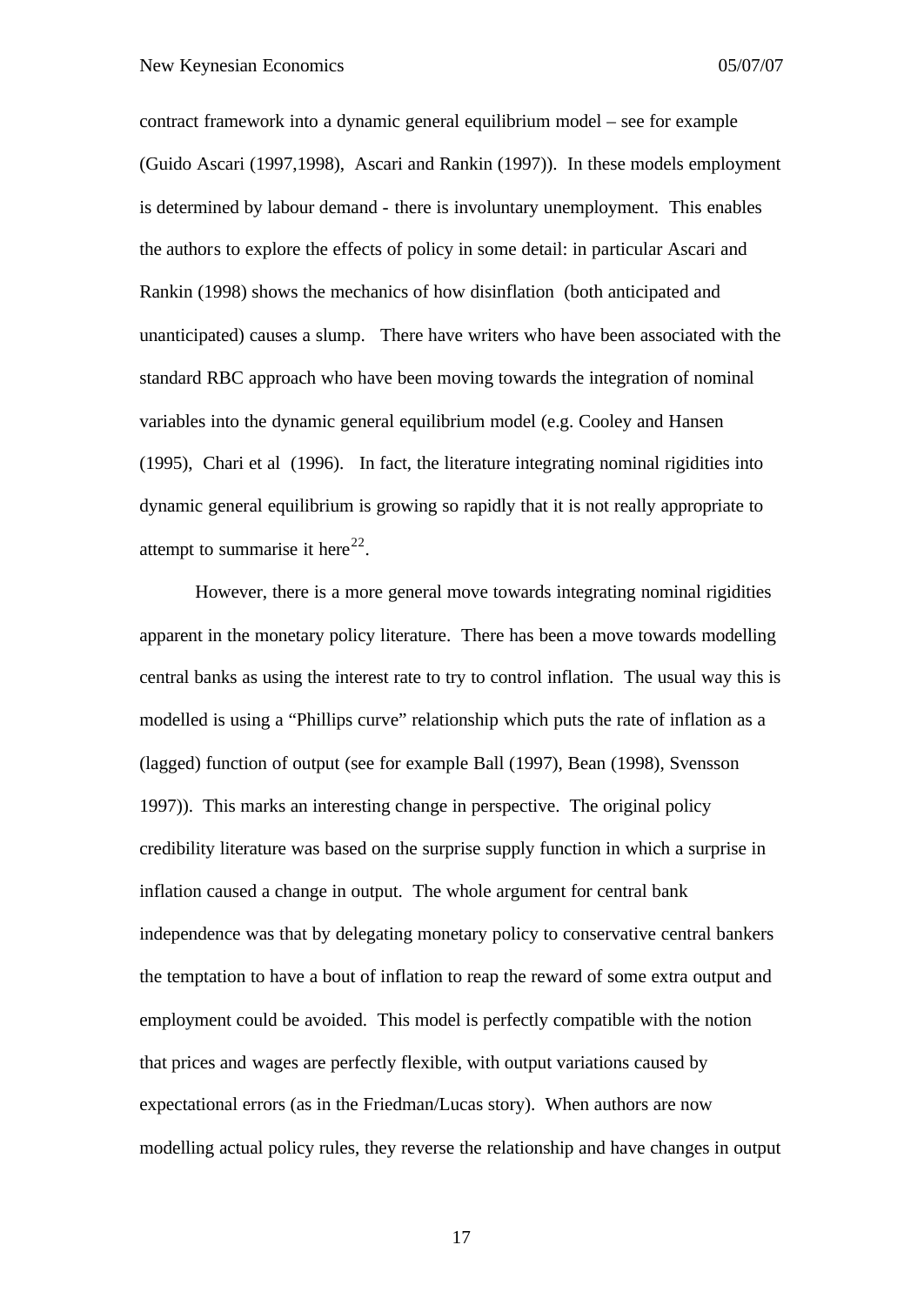(caused by interest rate policy directly or via the exchange rate) causing changes in inflation. This marks an interesting historical cycle.

# **4.7: Conclusion - The Lessons for Methodology.**

In this chapter I have given a personal view of the contribution of new Keynesian economics to macroeconomics in terms of providing a sound background for both nominal rigidities in prices and wages and for the theory of involuntary unemployment. A crucial feature of this contribution is the notion of imperfectly competitive markets with price-making agents. There were two main motivations for the theory. First the empirical evidence pointing to the importance of nominal rigidities. Secondly the fact that the introduction of imperfect competition enabled us to provide a sound theoretical framework for answering several issues at once.

Until new Keynesian macroeconomics, there was in macroeconomics one ruling theoretical framework, Walrasian equilibrium and more generally price-taking behaviour<sup>23</sup>. However, the Walrasian paradigm cannot in principle begin to explain two crucial macroeconomic features: nominal price or wage rigidity and involuntary unemployment. It should be noted that these facts had been known for a long time.

One response was to ignore these problems, introducing nominal rigidity as some *ad hoc* add on, not itself explained by the theoretical framework (i.e. as the result of some maximising decision by economic agents). Involuntary equilibrium could then be generated as a transitory by-product of non-market clearing prices. Another response was denial. This was essentially the route taken by RBC theory: nominal phenomena were completely ignored and involuntary unemployment seen as an irrelevant theoretical construct.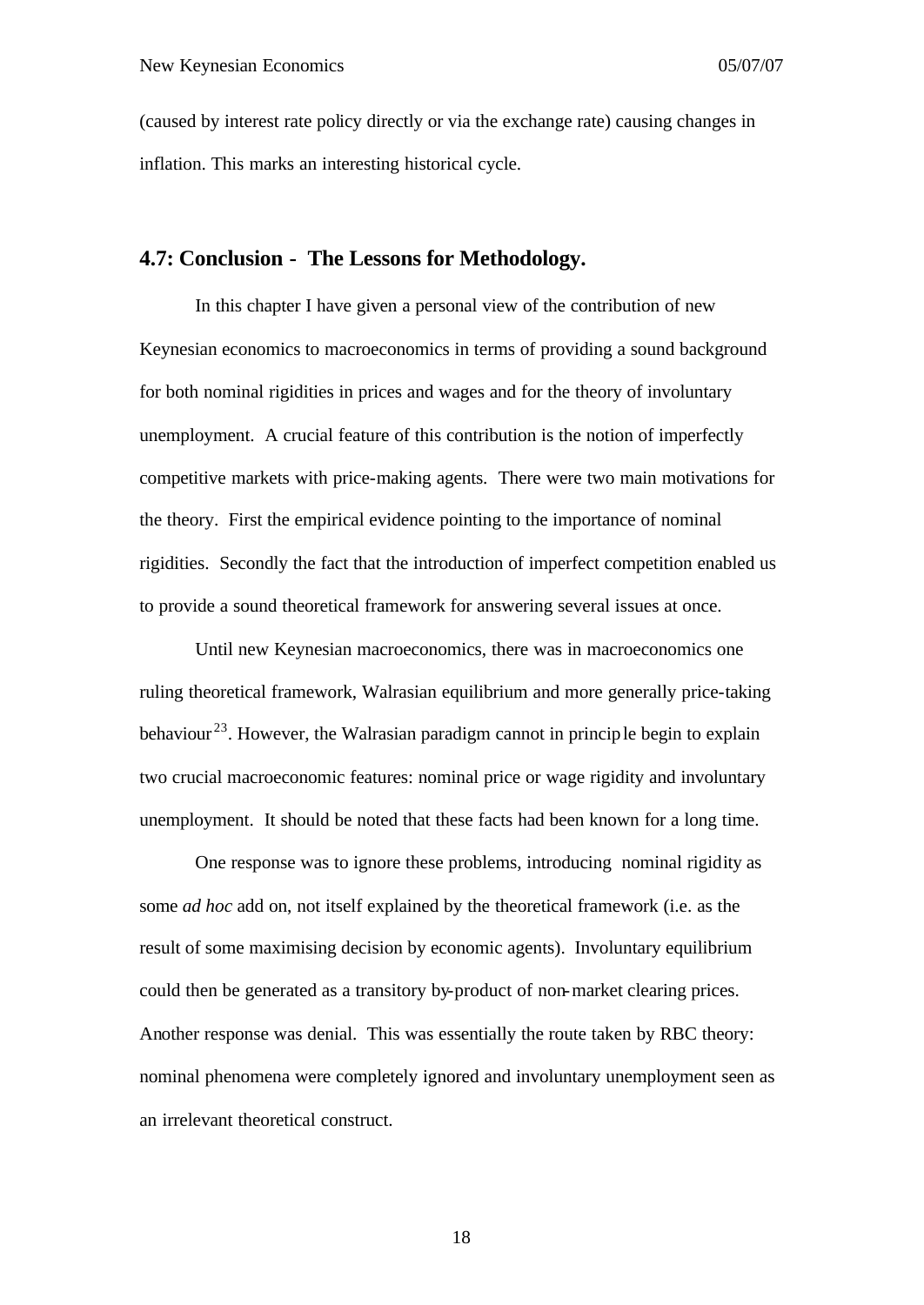New Keynesian macroeconomics, however, managed to initiate a change in paradigm that is still going on. If we take nominal rigidities and involuntary unemployment seriously then we have to abandon the Walrasian framework. The key here is to set price-making agents at the heart of our macroeconomic framework: only once we have done this can we begin the task of explaining nominal rigidities and take unemployment seriously. He importance of this theoretical innovation is how it enables us to begin the process of understanding the mechanics of wage and price determination and the corresponding quantities in a manner consistent with standard economic theory.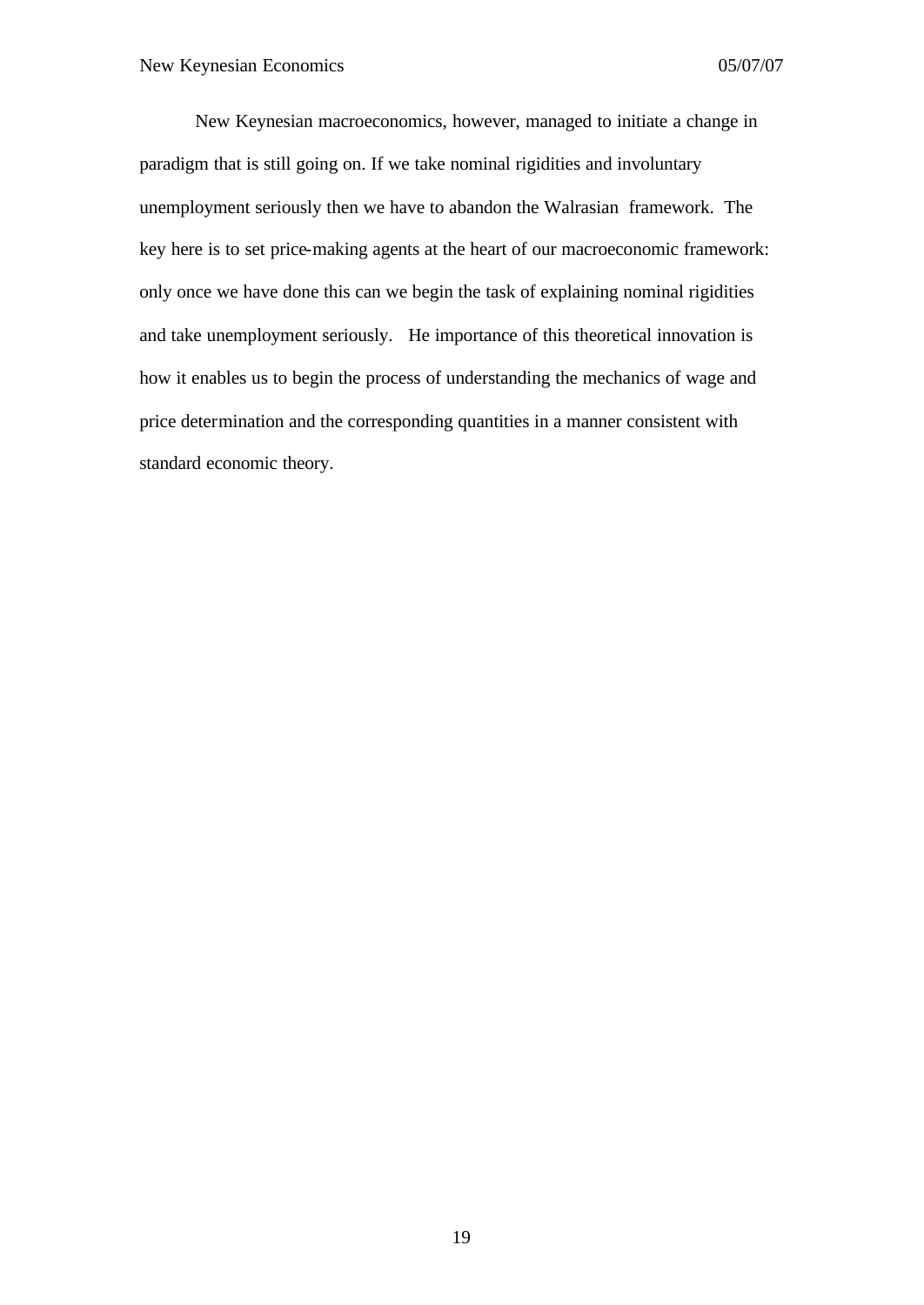j

∗ I would like to thank Roger Backhouse, Kevin Hoover , Andrea Salanti and Richard Lipsey for useful discussions. Shortcomings are solely my responsibility.

<sup>1</sup> For surveys of this literature see Dixon and Rankin (1994) and Silvestre (1993).

 $2<sup>2</sup>$  I have always used the concept of "involuntary unemployment" in a purely technical sense that at the prevailing wage the household would like to supply more labour. When unions set wages, people sometimes prefer to use the term "union-voluntary". I do not think that it is worth arguing over terminology. However, with efficiency wages the firm sets wages so that there is clear and unambiguous "involuntary" unemployment.

 $3$  This is intended as a sketch which reflects my own interpretation of events. For a more scholarly and comprehensive treatment, see Hoover (1984, 1988). Although he deals primarily with monetarist and new Classical writings, he sets them in the context.

<sup>4</sup> Arrow's comments were not directed at macroeconomic models. However, his reasoning applies as much to the neo-classical synthesis as it does to the Arrow-Debreu general equilibrium framework.  $<sup>5</sup>$  Arrow argues that somehow in disequilibrium agents somehow gained market power that they lost</sup> when the equilibrium was re-established. This idea has never been successfully formalised to my

knowledge.

 $6$  Of course, Walras himself based the notion of the auctioneer on the functioning of market makers in the Paris Bourse. It is one thing to think of financial or commodity markets and another to apply this to the labour market.

 $<sup>7</sup>$  I have discussed the Natural Rate concept in a historical and theoretical context at some length in</sup> Dixon (1995b).

 $8$  An archipelago is a large collection of small islands. The "island" is taken to be the individual market; the archipelago to represent the aggregate economy. The assumption is that that the individual is well informed about his own market/island, but not about the aggregate economy.

 $9^9$  This comment applies to both the "short-run" curve with given expectations, or the "long-run" version. "Inflation" should be meant to include "deviations of actual inflation form expected".  $10$  In fact the RBC movement was more than that. There was also a shift in focus towards a *quantitative* explanation of the business cycle, towards business cycle empirics (of a novel nature).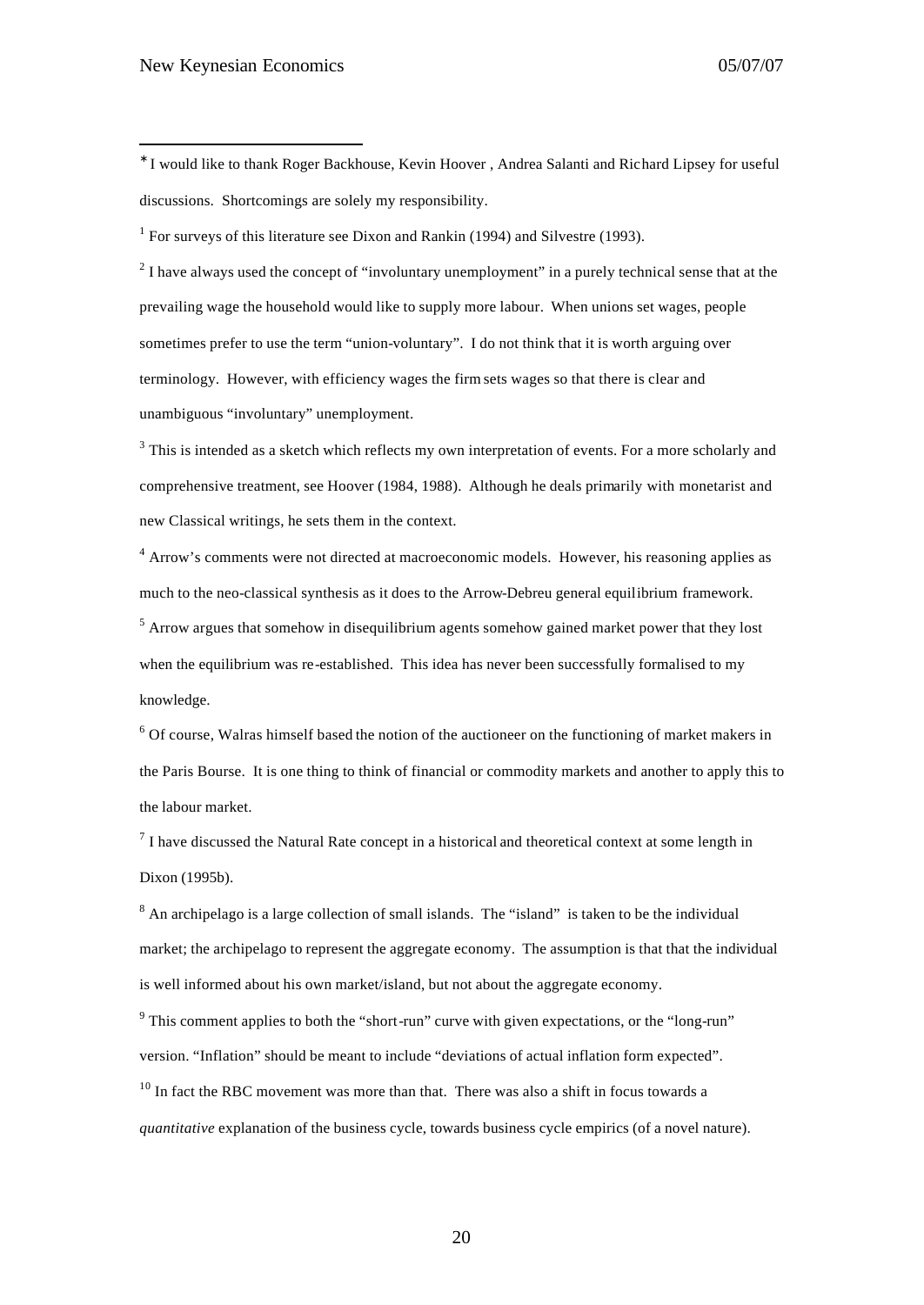j

 $11$  In Soviet Russia the price of bread was kept constant over decades, since Lenin had promised "peace and bread". The costs of price adjustment for bread producers were severe and terminal indeed!  $12$  For example, if the contract maximises some Nash-product of the employees and firm's payoffs. <sup>13</sup> For example, Andersen et al (1996), Benassy (1995), Santoni (1996), Aloi and Santoni (1997) amongst many others.

 $14$  Well, almost. The only alternative I can think of is a model with multiple equilibria. Even if something changes, the same nominal price might remain an equilibrium despite representing a real change. For examples of this, see (e.g. Bhaskar 1990).

 $15$  It was probably to avoid this problem that RBC practitioners sought to explain cycles by productivity shocks.

<sup>16</sup> In a similar vein from about the same time Fisher remarked "I would maintain that involuntary unemployment as a phenomenon still lacks…empirical support" (Fisher (1976).

 $17$  The labour "demand curve" is not really a demand curve, but rather the equilibrium price-cost relationship. However, I bow to conventional usage.

 $18$  This model has a long tradition. However, it has been used in RBC models (Hansen (1985)) since model 1 does not "work" in the RBC context (individual elasticities of labour supply are too small).

<sup>19</sup> I use the standard welfare measure of consumer surplus. Despite its failings, it is probably the best we have that can be measured in practice.

<sup>20</sup> Since is a function of W, L = L(W), a linear approximation is

$$
\frac{1}{2}(L_A - L_B)(\Theta_A - \Theta_B) = \frac{L'}{2}(\Theta_A - \Theta_B)^2
$$

 $21$  An obvious exception to this is Game Theory. Since this is inherently about strategic behaviour, it could only have been developed by people who rejected the competitive approach.

<sup>22</sup> Some of the papers of particular interest are Ellison, M. and Scott, A. (1998), Erceg. (1997), Kiley (1997), Jeanne (1997), all as yet unpublished.

<sup>23</sup> The "neo-Keynesian" economics of the 70'a based on fixed-prices dropped the assumption of supply equals demand, but kept the price-taking behaviour of individual agents.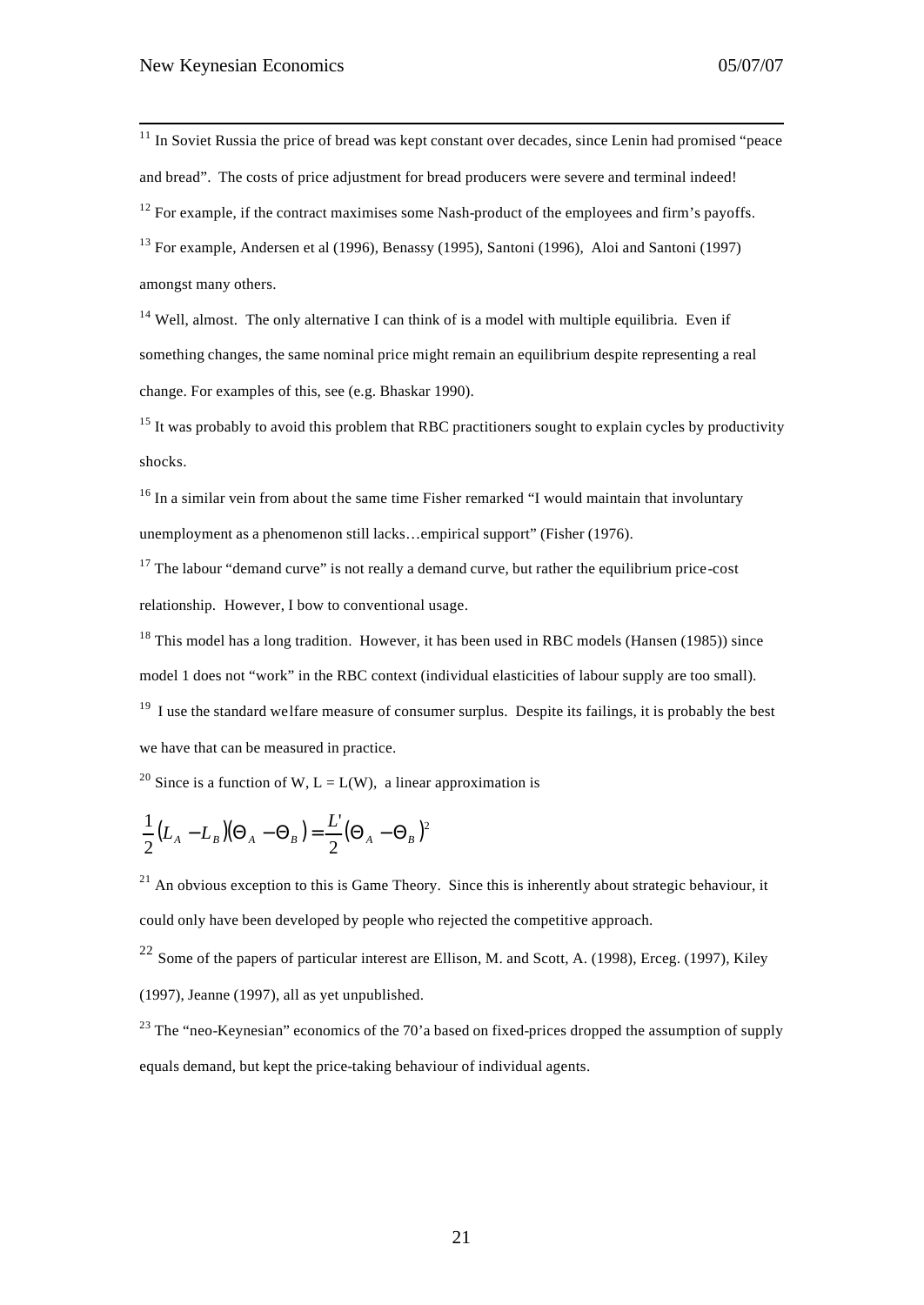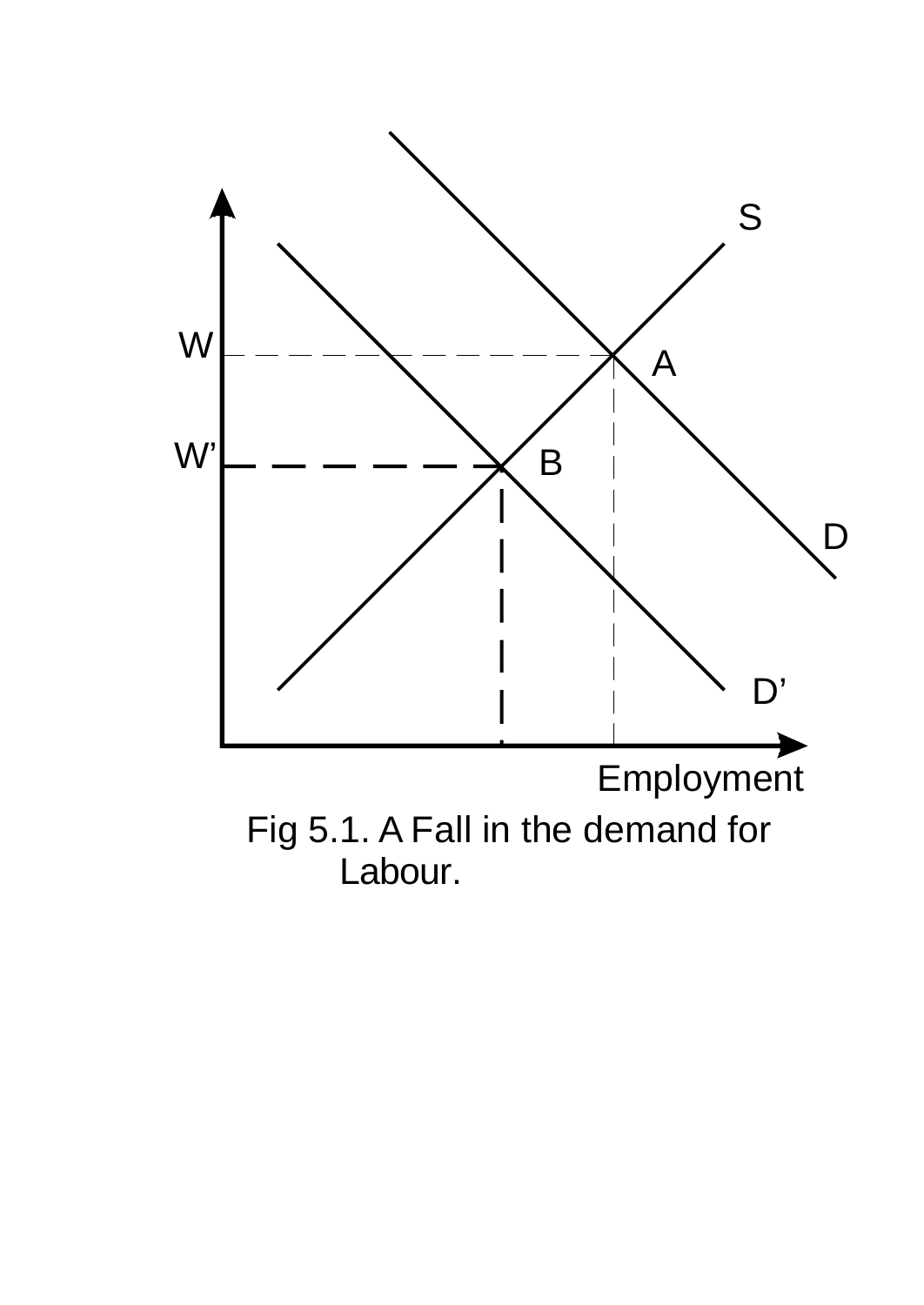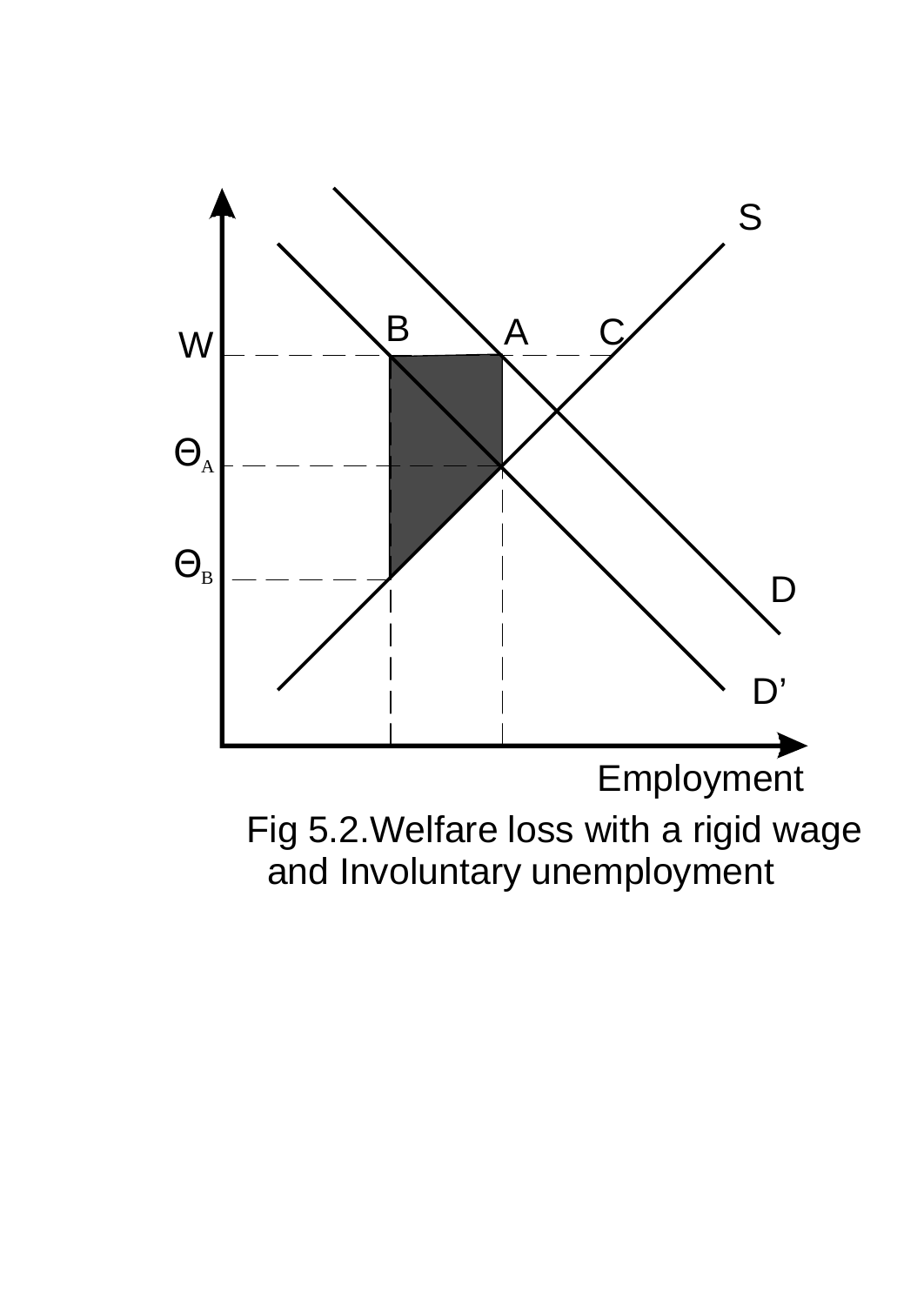

market with rigid wage.